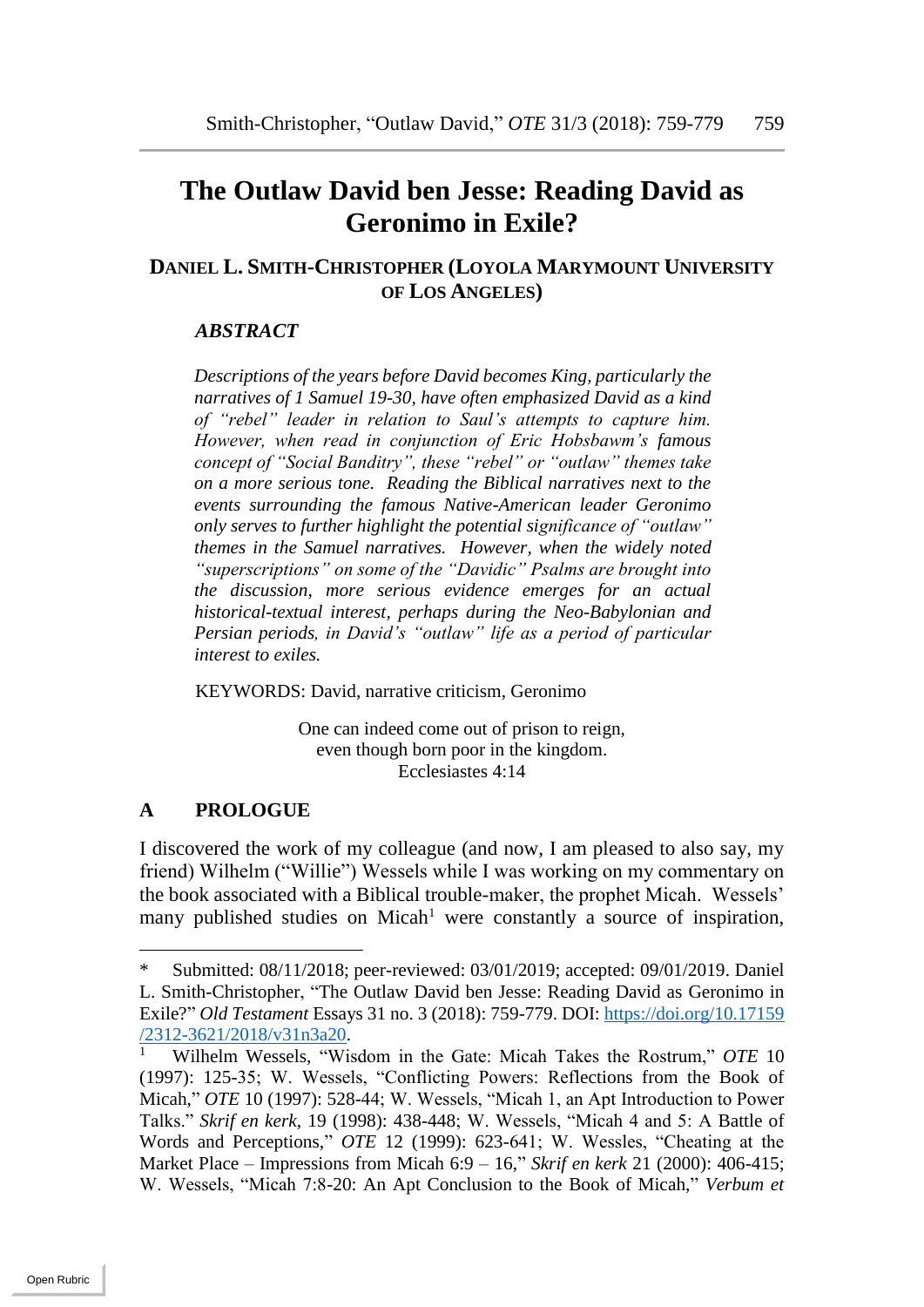challenge, and encouragement, and it is my great honour to submit this study – a study of a somewhat more surprising Biblical outcast and rebel, especially when compared to Micah – in his honour. Willi, in any case, would approve of a study of Biblical rebels – an interest one might not suspect given his quiet demeanour. His friends, his students, and certainly the readers of his studies on Micah, know that behind the quiet is a passion for scripture, and especially scripture read with an interest in justice.

# **B UNSAVOURY HEROES**

 $\overline{a}$ 

It is interesting how many early Biblical heroes lie through their teeth, usually to those in authority (Abraham, Gen 12, 20; Isaac, Gen. 26; Jacob, Gen 27, 30, 31:20; Moses, Ex 3:18; 5:3; David, twice in 1 Sam 21 alone, etc.). It is also interesting how many Biblical characters "flee" from authorities or "escape" from imprisonment, or "defy" punishment in various ways: Jacob (27:43; 31:20, 22); Moses (Ex 2:15; Acts 7:29); David<sup>2</sup> (1 Sam 19:10; 19:12; 19:18; 22:1; 23:13; again and again), Daniel 3 and 6; Jesus, Luke 4: 29-30 (perhaps also all the Passion narratives - by virtue of not remaining dead at the hands of the Roman Empire?), certainly Peter (Acts 12) and Paul and Silas (Acts 16), we could certainly go on. These same wily characters also often live away from authorities and population centres – such as in caves (David, 1 Sam 22:1, 2 Sam 23:13; esp. Prophets, 1 Kings 18:4; 1 Kings 19:9; 2 Chron 16:10; or are imprisoned, Joseph 39, 40). Our very familiarity with these stories may quite falsely distract us from the otherwise rather unsavoury, "low-class" or "hoi polloi" characterizations of our heroes in the Bible. Never mind that they are "unjustly accused" ("...of course", say the prison guards: "…everyone is innocent in here"!). Still, these are not the kind of people (males, mostly) that you want your daughter or your son to associate with. They are in trouble. Suspicious. Outcasts. Or, to put it simply, they are exiles and/or despised minorities. Associating David with these unsavoury characters would seem, at first blush, to be simply rude in the presence of royalty. However, this is not at all clear.

In this study, I consider a reading of the stories of David that concentrates on understanding "David the Outlaw", a way of thinking about the significance of the early years of David before he assumes the monarchy, a part of the story

*Ecclesia* 24 (2003): 249-259; W. Wessels, "Empowered by the Spirit of Yahweh: A Study of Micah 3:8," *Journal of Biblical and Pneumatological Research* 1 (2009): 33- 47.

<sup>2</sup> I am delighted to have discovered that my study on David in relation to Hobsbawm's "Bandit" studies was anticipated, although developed in different ways, by Robert Sessengood and Jennifer Koosed's book, *Jesse's Lineage: The legendary Lives of David, Jesus, and Jesse James* (New York: Bloomsbury, 2013). I discovered this wonderful study toward the end of my work on David and Geronimo, and I hope Robert Sessengood and Jennifer Koosed approve of my similar analysis.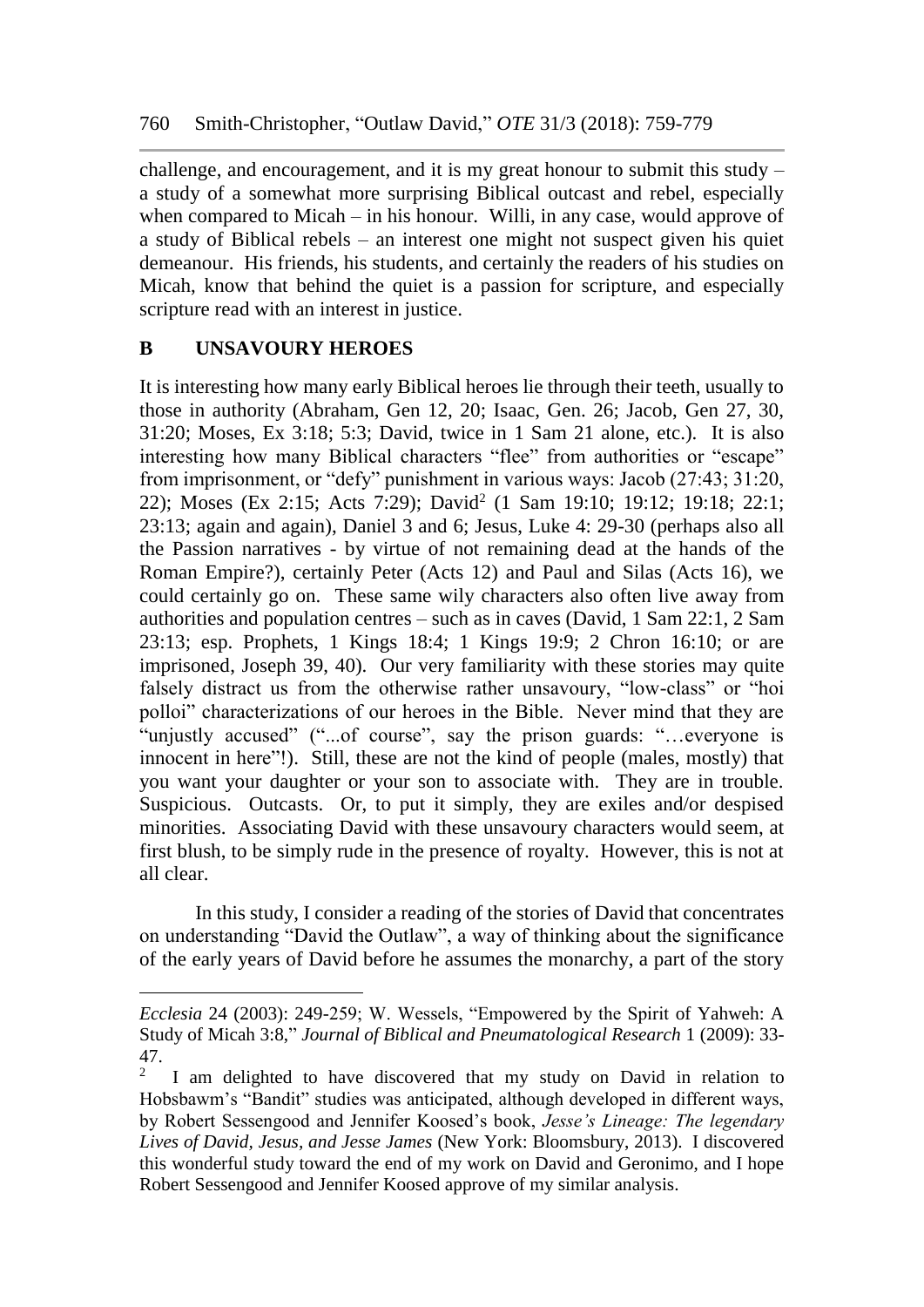of David that commences a body of writing usually referred to as "The Succession Narrative" (2 Sam  $7 - 1$  Kings 1-2). However, I am particularly interested in proposing possible reasons why there is such detailed information about David's social condition in these "pre-King" stories. In sum, there may be a basis for arguing that the Bible reflects an exile's interest in the *outlaw David*. Modern studies of David, however, have a significant context, which needs to be addressed at least in preliminary terms.

## **C WHY DAVID? A TROUBLING QUESTION…**

In his 2009 work on David, John Van Seters begins with a statement that he has been 'fascinated' with David since his seminary years<sup>3</sup>. McKenzie's monograph on David begins with a paean to Michelangelo's statue, and an assessment of the attention the Bible gives to David, noting with many others that the Bible "devotes more space to David than any other character"<sup>4</sup>. Halpern, apparently recognizing that much interest in David has been traditionally driven by Christian theology, begins by acknowledging that a great deal of the Jesus tradition works to establish Jesus' genealogical connections to David in order to buttress the claims of Messiahship assigned to Jesus, and therefore David plays a central role in the Christian tradition with regard to the identity of Jesus<sup>5</sup>. I confess that, at least until the current project, if I were to begin a book on David (a book I shall never undertake), I would have to begin with an honest expression of loathing. I would not be alone, of course. In Van Seter's masterful monograph on David, he also points out the less than admirable picture of David painted by the "historical" writings as opposed to the Deuteronomic ideals of Kingship:

> As we have seen in our study of the David Saga, this view of David and his household is so completely subverted by repeated acts of violence: murders, rape, adultery, civil war, and bloodshed. It is not just in the case of the Bathsheba affair, in which David's actions are comparable to those of Ahab, the worst king of Israel according to Dtr, and in which the judgment is passed on him that the sword will never depart from his household/dynasty. The negative view of David begins with his violent rise to power and it includes the unremitting acts of injustice and bloodshed that persist in his family throughout his reign. A portrayal of this sort could never serve as a model of what the monarchy should be…<sup>6</sup>

<sup>3</sup> John Van Seters, *The Biblical Saga of King David* (Warsaw, IN: Eisenbrauns, 2009): xi.

<sup>4</sup> Steven McKenzie, *King David: A Biography* (Oxford: Oxford University Press, 2000), 2.

<sup>5</sup> Baruch Halpern, *David's Secret Demons: Messiah, Murderer, Traitor, King*, (Grand Rapids: Eerdmans, 2001), 3.

<sup>6</sup> Van Seters, *Biblical Saga*, 358.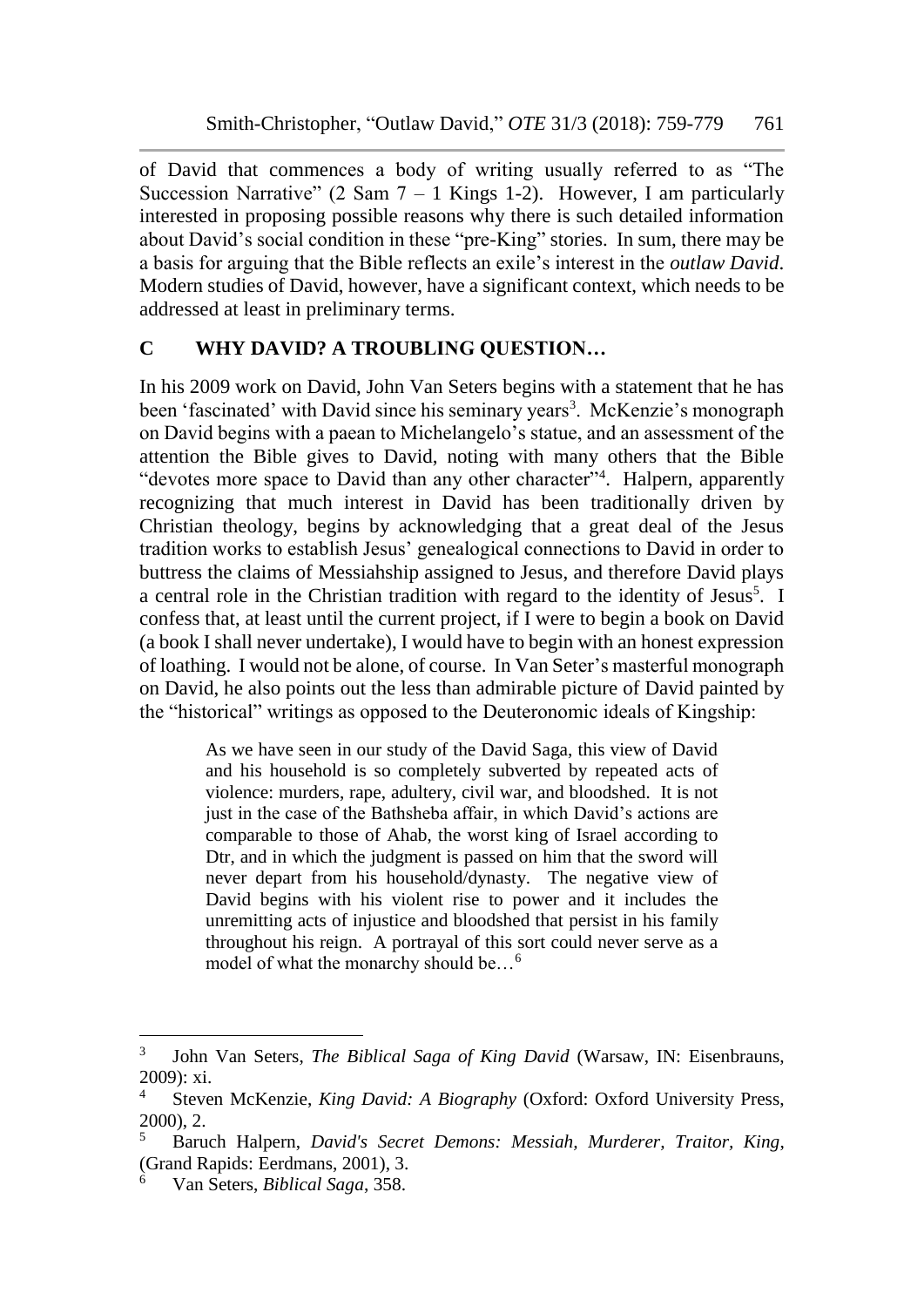#### 762 Smith-Christopher, "Outlaw David," *OTE* 31/3 (2018): 759-779

But my difficulties with David have just as much to do with an equally violent "history of interpretation." In other words, it has been virtually impossible for me to separate the historical materials *about* David in the Bible (which, it must be remembered, starts early in noting David's excessive bloodshed, 1 Chron. 22:8) with the uses to which his story has been put over the centuries, particularly defending some of the most reprehensible behaviour on the part of Christians when they are in political power, all in the name of Davidic "law and order", Davidic "dominance", and/or Davidic "Empire"<sup>7</sup>. Furthermore, although I acknowledge that a considerable amount of the Old Testament is given over to what Walter Brueggemann has called "establishment Theology"<sup>8</sup>, I have a particular distaste for precisely this theology in its' various forms, including the already disturbing ideologies identified as "Zion Theology" by a previous generation of Old Testament scholars<sup>9</sup>. Why, then, do I offer a study of David *voluntarily* (and not under the pressure of 'covering the Monarchy' in "Introduction to Old Testament" lectures…)?

This essay had its' roots in a serendipitous reading about Geronimo, the famous Apache warrior of the 19<sup>th</sup> Century American Southwest (and Northern Mexico). The circumstances for that reading are not important here…it is the reading itself that transformed my thinking about elements of the David story, especially noting the frequent "escapes" of Geronimo, which surely would remind any Biblical student of David's frequent forays into the hills. What would have seemed a tangent into Arizona and New Mexico will eventually be brought clearly back to Jerusalem.

## **D READING GERONIMO AND THEN READING DAVID.**

l

The Apache warrior, Geronimo, has undergone a striking cultural transformation from a man who was frequently reviled with threats of hanging, execution, or

 $7$  For Constantine and Charlemagne as "David", see Judson Emerick, "Charlemagne: a new Constantine?" in *The Life and Legacy of Constantine Traditions through the Ages* (ed. M. Shane Bjornlie; London: Routledge, 2017), 138-139.

<sup>8</sup> That is, the ideological foundations of the central Davidic line, see esp. Walter Brueggemann, "Interpretation in a Pluralist Society" in *Theology of the Old Testament: Testimony, Dispute, Advocacy* (Walter Brueggemann; Minneapolis: Fortress Press, 1997), 707–742.

<sup>9</sup> Beginning, usually, with Edzard Rohland,'Die Bedeutung der erwahliungstraditionen Israels fur die Eschatologie der altottestamentilichen Propheten' (Unpublished D.Theol. thesis. University of Heidelberg, 1956), but developed especially in J.J.M. Roberts, J.J.M., 1973. "The Davidic Origin of the Zion Tradition," *JBL* 92 (1973): 329-344; J.J.M. Roberts, "Isaiah 2 and the Prophet's Message to the North," *Jewish Quarterly Review* 75 (1985): 290-308; J.J.M. Roberts, 2001. "God's Imperial Reign According to the Psalter," *Horizons in Biblical Theology*, 23 (2001): 211-221; and Mark S. Smith, *The Early History of God: Yahweh and the Other Deities in Ancient Israel* (Eerdmans, Grand Rapids, 2002) esp. 96-97.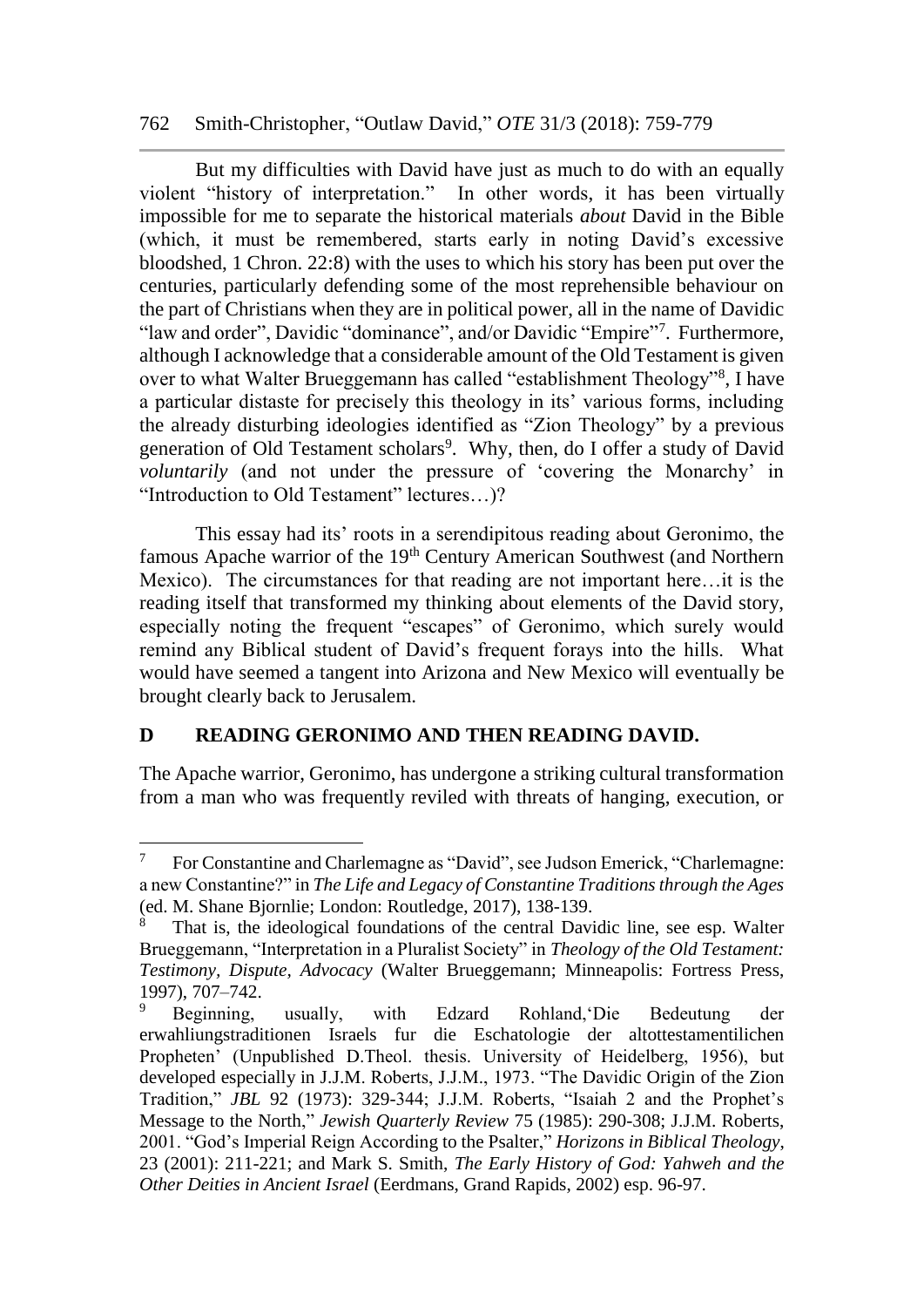lynching during his life, to become a cultural icon in the later  $20<sup>th</sup>$  Century, and now into the 21<sup>st</sup> Century. The story of this transformation is quite interesting.

His name in Apache is Goyahkla, or Gokliya<sup>10</sup>. In his own famous narrative of his life dictated to an Oklahoma educator by the name of S.M. Barrett in 1905-6, he suggested that his birth was in 1829, though some historians suggest it could likely have been some years earlier. Geronimo was never a chief, but was considered an important "war leader" who was recognized for his success in strategies of raiding. Furthermore, part of the terms of the US/Mexican border determined by Treaty of Guadalupe Hidalgo in 1848 was that Americans promised to assist Mexico in reducing Apache invasions into Mexican territories. These militant activities of the Apache appear to have had their origins in Mexico initially, where otherwise peaceful relations were shattered in 1858 when a Mexican village launched an attack on Geronimo's camp and killed all of his family, among others in his band. Geronimo famously never abandoned his "hatred for Mexicans" and for seeking frequent revenge.

On the northern side of the new border, initial contact with European-American surveyors in the Southwest was peaceful, but subsequent aggressive mining and land speculation in Apache territory led to inevitable troubles, especially after gold was discovered in Apache territories after 1860. Land speculation and business interests among settlers also stoked the flames of war. Faulke, in his study<sup>11</sup>, emphasizes the importance of the famous "Tucson Ring", a group of wealthy and influential Euro-American business and media men who profited considerably from the presence of American troops in the Southwest, and stirred animosities with Apaches, and encouraged harrowing stories about Apache atrocities, whenever possible – typically finding reasons to insist on the presence of troops.

19<sup>th</sup> Century articles in the New York Times, for example, reveals a startling array of angry denunciations of Apaches in general, but Geronimo specifically, during the time when his name was the very definition of fearful conflict with Native peoples, especially in the West. For example, in an article entitled: "The Inhuman Apaches" (May 30, 1885), the *New York Times* angrily shrieked: "Kindness and good treatment are thrown away upon such inhuman and bloodthirsty wretches. The blood of the murdered settler will cry from the

<sup>10</sup> William Clements, *Imagining Geronimo: An Apache Icon in Popular Culture* (Albuquerque: University of New Mexico Press, 2013), 6.

<sup>11</sup> Odie Faulk, *The Geronimo Campaigns* (Oxford: Oxford University Press, 1969), but compare Louis Kraft, *Gatewood & Geronimo* (Albuquerque: University of New Mexico Press, 2000).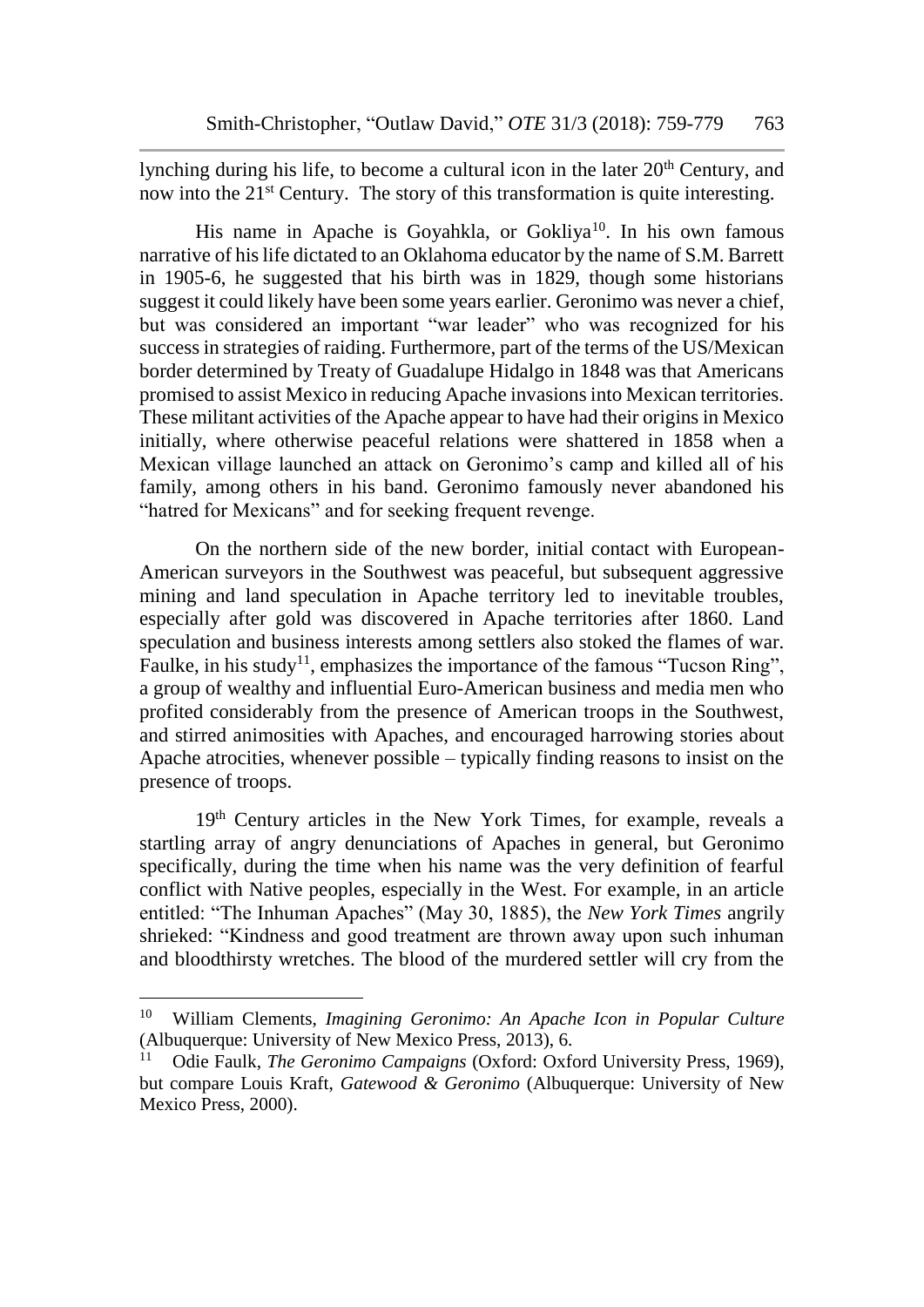ground, and the cry will be heard." While still at large, the *New York Times* (Jun 2, 1885) referred to "Geronimo's Band of Thugs", stating:

> The troops may not be able to catch these wretches, who are worse than wild beasts. If they do overtake them, and if any of the Indians shall escape the soldier's rifles, we do not see why those who may survive should not be hanged. They should be punished for their horrible crimes, and their punishment should be either execution or imprisonment for life. Not one of them should ever be allowed to go again upon a reservation.

These attitudes reached a fever pitch in the year that Geronimo famously surrendered for the last time. In "Geronimo's Death Demanded" (Feb 5, 1886), sourced from El Paso, Texas, the Times writes: "The feeling in Arizona and New-Mexico (sic) in favour of the summary execution of Geronimo, the Apache chief, and the surviving members of his bloodthirsty band, is rapidly growing into a demand," and when news of his surrender began to be verified, an article in the Sept. 10, 1886 edition was entitled, bluntly, "Geronimo Must Die": and went on to state: "...There is no doubt that the public sentiment of the country demands the death of Geronimo...".

It wasn't long, however, when news of Geronimo's capture and imprisonment in Florida was following by surprising news of Geronimo's *conversion* to Christianity. This was, in fact, the subject of further brief notices in the Times. In an article (Jan 28, 1890) entitled (one must say, offensively): "Geronimo Heap Good Injun", the writer refers to Geronimo teaching Sunday School, and becoming a man who has: "...lost all hatred of the white people." Still, it had not been a long time after his last surrender, and memories ran deep. In an angry obituary of Feb 18, 1909, the Times writes (perpetuating the historical mistake of calling Geronimo a "chief"):

> The career of Geronimo, Chief of the Apaches, gave point to the proverb that a good Indian is a dead Indian...Crafty, bloodthirsty, incredibly cruel and ferocious, he was all his life the worst type of aboriginal American savage. Even his so-called religious conversion was not without cunning...

In the light of these early discussions, then, the transformation of Geronimo is nothing less than striking in American history.

After the Civil War, more attention was given to settling the Southwest, and this involved attempts to pacify the Apache and move them onto reservation lands so that the remaining lands could become open for settlement and ranching. As part of these campaigns, Geronimo was captured, or surrendered, on *four*  occasions.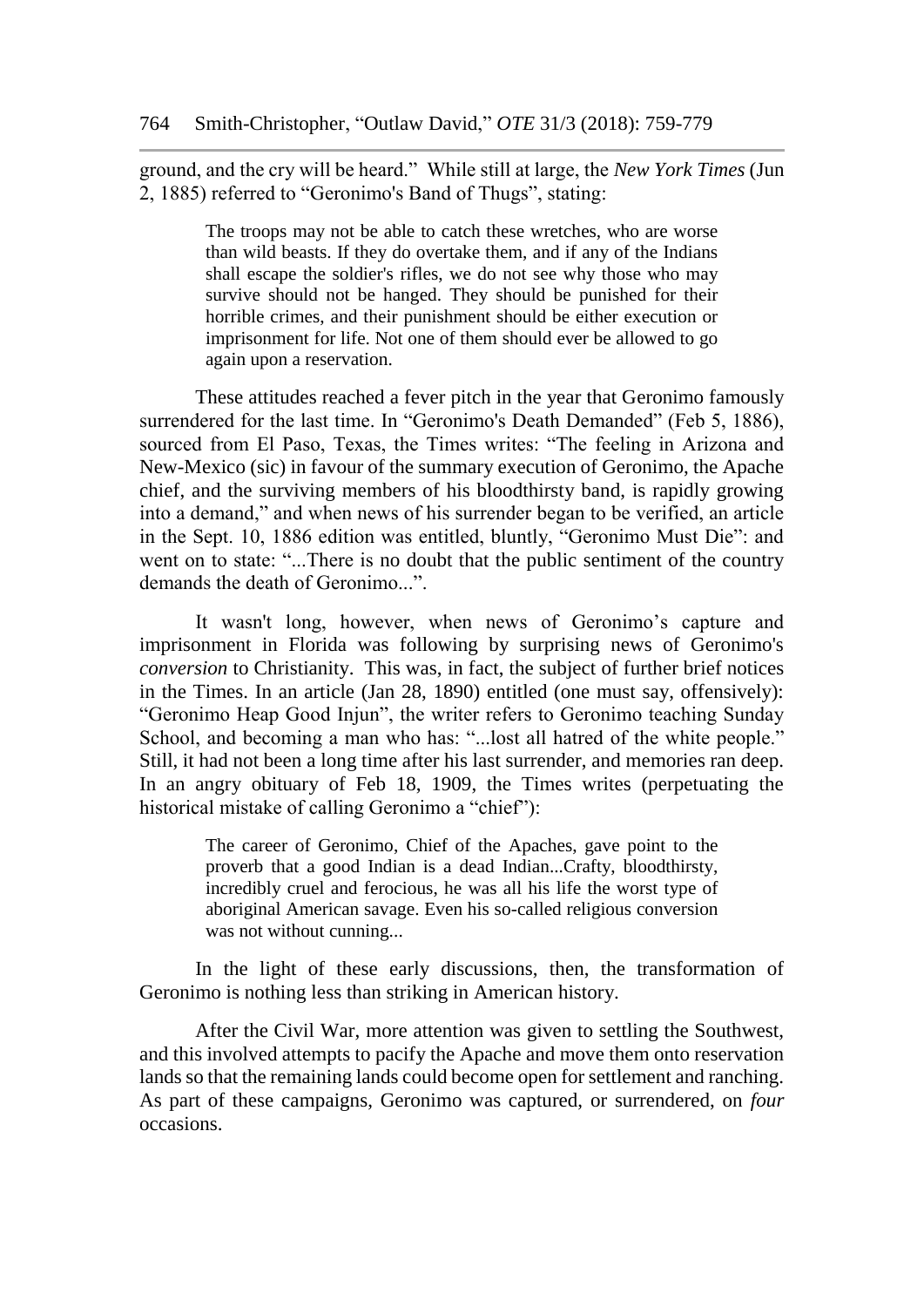Gen. Crook was given command of military activities in the Southwest in 1871, the same year that Vincent Colyer was also sent by Grant on a Peace Mission to gather Native peoples peacefully onto reservation land. Colyer's efforts, predictably, were savagely mocked by the "Tucson Ring"<sup>12</sup>. Geronimo was first captured in 1877, by Agent John Clum, and taken to San Carlos Reservation.

Distracted by a Spiritual movement on the reservation led by a prophet named Nakaidoklini <sup>13</sup>, Geronimo and a band escaped into Mexico in 1881. In 1884 Geronimo surrendered again and was taken to San Carlos, but troubles broke out again, and in 1885 Geronimo fled with a band, heading into Mexico. He surrendered a third time to Gen. Crook in 1886, but turned back from the Northern march early in 1886 when he sensed that the terms of the surrender were not to be honoured. In fact, Geronimo himself recounted his memories of Gen. Crook with disdain and suggested that the Generals death was because "the Almighty" punished him<sup>14</sup>. Gen. Crook was replaced by Gen. Nelson Miles, who launched an intensive manhunt to find Geronimo in Mexico. Geronimo finally surrendered to Lt. Charles Gatewood, a Crook appointee who had left the Southwest, but was an officer whom Geronimo trusted. Miles called Gatewood back into duty, and in August-August-September 1886, Gatewood finally convinced Geronimo and his small band to surrender for the last time.

Geronimo was never allowed to return to the Southwest as he believed he was promised, but did enjoy some notoriety as a prisoner of war, living in Florida and Oklahoma. He attended World Fairs in Omaha, 1989; in Buffalo in 1901, and in St. Louis, in 1904. He was invited to attend Teddy Roosevelt's inauguration in 1905, and was courted by Gordon Lillie (Pawnee Bill) for his Wild West outdoor show, much as Sitting Bull had worked with "Buffalo" Bill Cody's Wild West show. Geronimo would sell autographed photos of himself, buttons from his coats (which he would routinely sew on for each public appearance), and bows and arrows that he made. There is continued controversy about his alleged conversion to Christianity, but sources are sparse on this aspect of his famous life. Geronimo died in 1909, and was buried NE of Fort Sill, Oklahoma. But that was hardly the end of the story.

At the beginning of his important 2013 study of how Geronimo has become a "subtext in the mainstream American imagination" in the United States, William Clements sites a number of important ways that the name and image of this Native-American warrior has become ubiquitous in modern American culture:

<sup>12</sup> Faulke, *Geronimo Campaigns*, 13-14

<sup>13</sup> Faulke, *Geronimo Campaigns*, 24

<sup>14</sup> Geronimo, (as told to S.M. Barrett), *Geronimo's Story of His Life* (New York: Duffield, 1906), 132.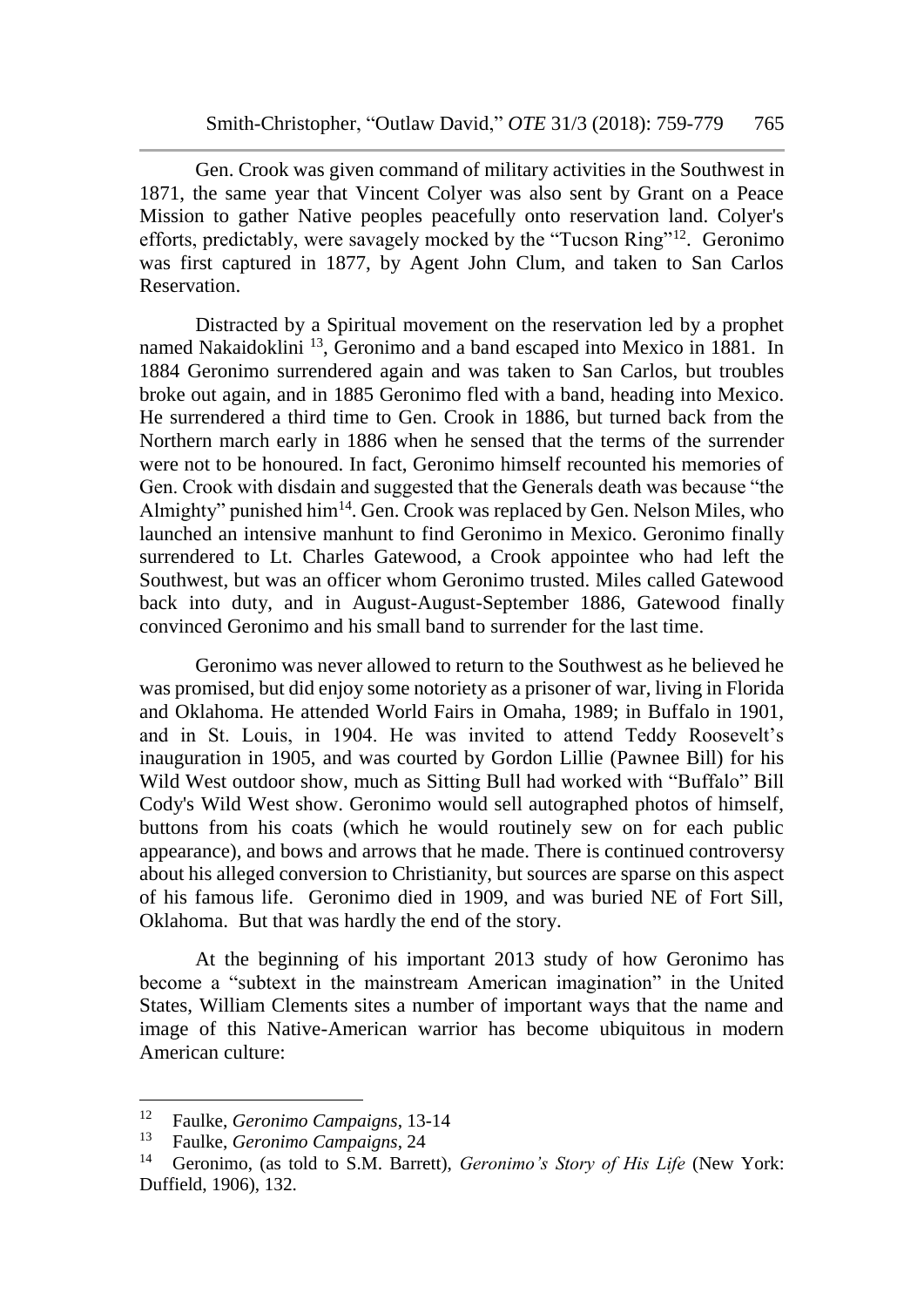Geronimo as the king of spades in a deck of 'Native American' playing cards; a liquor store in Pensacola, Florida, called Geronimo's Spirits; the steel cable on an oil derrick that provides a rapid escape [is] …known as the 'Geronimo line'; an Australian company marketing Geronimo Jerky in six flavors, including Spicey Shaman; a Geronimo Heritage Blanket designed by Pendleton; a board game titled Geronimo published in 1995…postage stamps featuring Geronimo issued by the Marshall Islands, Angola, and the Gambia...<sup>15</sup>.

One can purchase an image of Geronimo on a T-Shirt in virtually any major city of the Western United States. Popular attitudes, therefore, have dramatically changed from the New York Times articles in the early 20<sup>th</sup> Century that regularly demonized him. As Clements further observes, "Geronimo's canonization became official on 23 February 2009" <sup>16</sup>. On that date, the U.S. House of Representatives passed a resolution on the 100<sup>th</sup> anniversary of Geronimo's death, and Clements further notes that the resolution included striking wording about his "extraordinary bravery, and his commitment to the defence of his homeland, his people, and Apache ways of life…" and spoke of Geronimo as "…a spiritual and intellectual leader, [who] became recognized as a great military leader by his people because of his courage, determination, and skill' as he directed his people in 'a war of self-defence"<sup>17</sup>

Outside of popular opinions, however, the scholarly debates among historians with regard to Geronimo, his exploits and his character, continues to vary widely. Some scholars have tended to excuse, even valorise, him as a Native-American whose violence was only directed at those who would threaten his homeland and his people<sup>18</sup>. Other historians, however, include disgusted recitations of his violent, often murderous, raids on both sides of the Mexican-American border around Arizona and New Mexico<sup>19</sup> and thus suggest that both negative and positive elements of the man must be taken into account. Utley, for example, states that many of the atrocities attributed to Geronimo:

> …were mere rumors or fabrications, but the stories were bad enough to brand this man a bloody butcher who shot, lanced, or knifed dozens of victims throughout his adult life. His name induced fear and horror in settlers in Arizona and New Mexico as well as the Mexican states

<sup>&</sup>lt;sup>15</sup> Clements, *Imagining Geronimo*, 1<sup>16</sup> Clements, *Imagining Geronimo*, 50

<sup>16</sup> Clements, *Imagining Geronimo*, 50-52

<sup>17</sup> Clements, *Imagining Geronimo*, 52.

<sup>&</sup>lt;sup>18</sup> Angie Debo, *Geronimo* (Norman: University of Oklahoma Press, 1976).

e.g. "a thoroughly vicious, intractable, and treacherous man", quoted in Clements, *Imagining Geronimo*, 20, but see also Robert Utley, *Geronimo* (New Haven: University of Yale Press, 2012); Faulke, *Geronimo Campaigns*, 1993, for a spirited defence.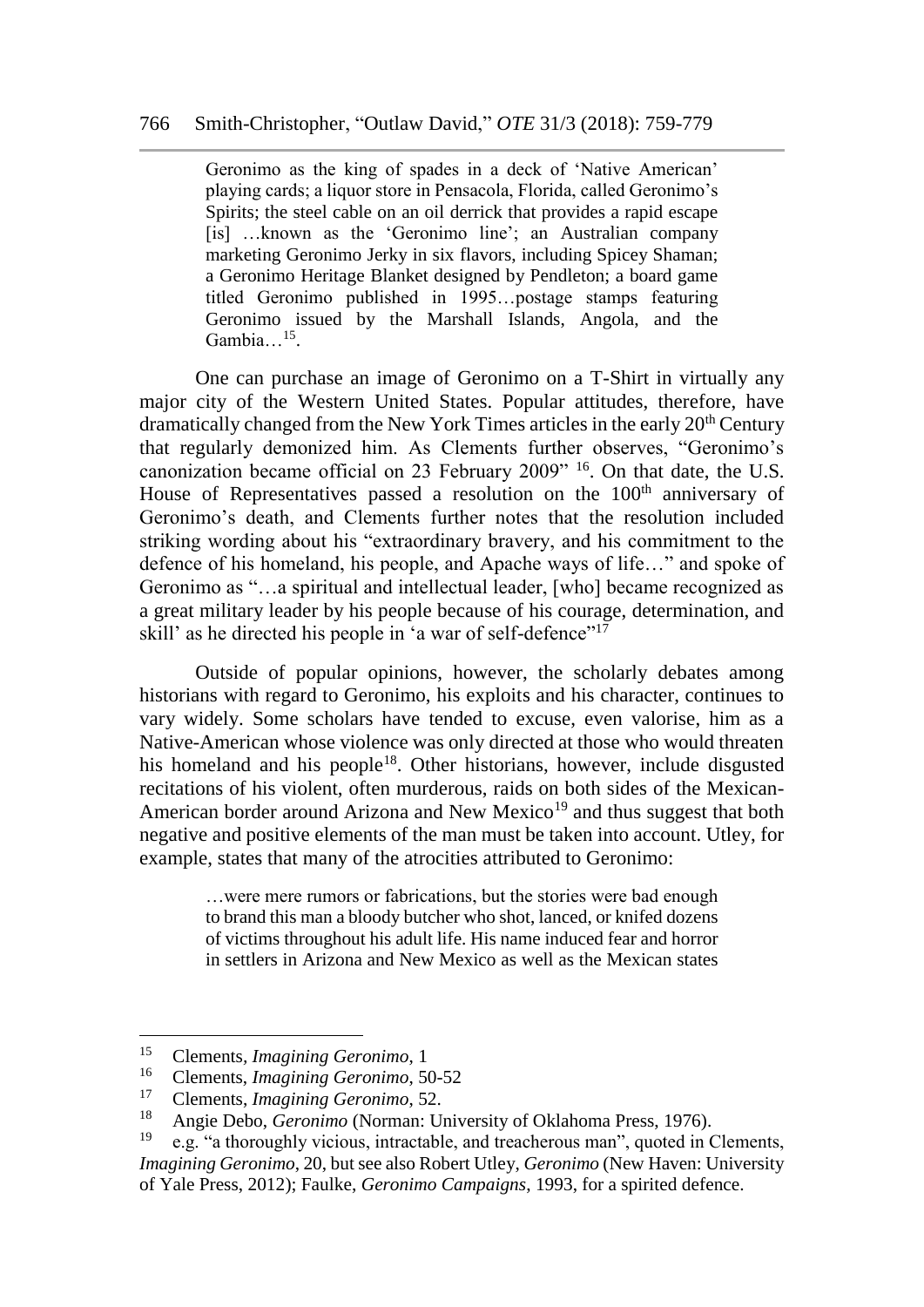of Chihuahua and Sonora. And the public at large knew the name to stand for terrible atrocities. <sup>20</sup>

The historical debates will continue, but the cultural debate is essentially over. Geronimo is a permanent fixture in the folklore of American history. As is David…and with that, we begin to think about how Geronimo leads to another bandit many centuries before, when one could well imagine – compared to the infamous "Tucson Ring", a similar Philistine "Pentapolis Ring" also crying for Judean blood!

## **E DAVID THE "SOCIAL BANDIT"?**

At the outset, the reader may find it helpful to be reminded of a rough outline of David's pre-monarchical stories, and also specifically the "outlaw years" in 1 Samuel:

1 Samuel 16 – Introduces David the Musician, plays for Saul

1 Samuel 17 – David vs. Goliath (but David reintroduced in vss. 12- 16); 17:7; 2 Sam 21:19; 1 Chron 20:5

1 Sam 18 – David successful, "killed his ten thousand", Saul begins to be jealous

## **Begin the "Outlaw Years"**

1 Sam 19 – David escapes Saul's rage with wife (Saul's daughter!) Michal's help.

1 Sam 20 – David escapes with Jonathan's help.

1 Sam 21 – David gets Goliath's sword by lying about his mission; feigns madness with Achish

1 Sam 22 – David and the Gang (vss 1-2 crucial!); Doeg betrays David; Priests killed for helping David

1 Sam 23 – David fights Philistines and rescues Judean town of Keilah, they are grateful; wanders but God protects him; Jonathan reaffirms friendship; "Rock of Escape" as David eludes Saul again.

1 Sam 24 – David has chance to kill Saul, but doesn't.

1 Sam 25 – David extorts from Nabal, but wife Abigail prevents David from killing him. Key: "You kept me from Bloodguilt" vs. 33.

l <sup>20</sup> Utley, *Geronimo*, 5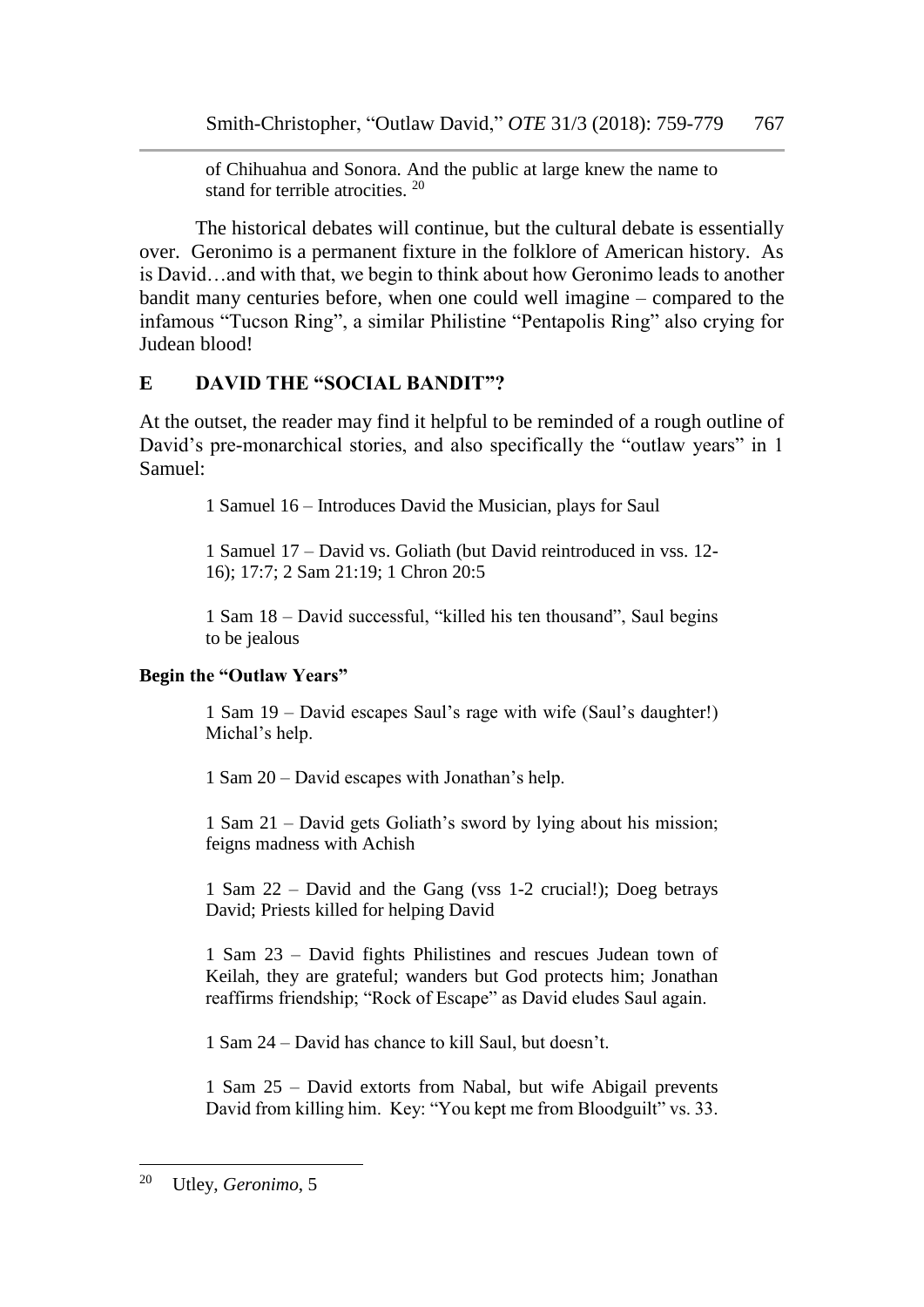1 Sam 26 – Saul after David again in Wilderness of Ziph. Dialogue against Abner (whom Joab kills later) 1 Sam 27 – Fighting with Philistines when he escapes to Gath (Samson's town!). David given Ziklag.

1 Sam 28 – Saul calls up Samuel's ghost

1 Sam 29 – Philistines release David before campaigning against Saul – Saul eventually killed

#### **Possible end to "Outlaw Years"?**

1 Sam 30 – David defeats Amalekites who harass Ziklag. David distributes booty evenly to all, and this is called an "ordinance" that he follows later – fair giving to all the poor.

The significance of these summarized episodes compared to our reading of aspects of the story of Geronimo becomes clearer, however, when we consider Eric Hobsbawm's (now nearly iconic) discussions of the phenomenon of the "social bandit" which he began to discuss already in the 1950s. Hobsbawm's famous work<sup>21</sup> first proposed that such "Robin Hood" bandits are the heroes of many groups of people who feel unfairly treated in life. As such, they are the subject of song and memory:

> Most of the bandit figures who have become genuinely famous figures in song and story, are persons of purely local range and horizons. Their names and the details of their exploits hardly matter. Indeed, for the bandit myth, the reality of their existence may be secondary.<sup>22</sup>

Therefore, social bandits are: "…a form of individual or minority rebellion within peasant societies<sup>"23</sup>, and they arise when the conditions seem ideal:

> The point about social bandits is that they are peasant outlaws whom the lord and state regard as criminals, but who remain within peasant society, and are considered by their people as heroes, as champions, avengers, fighters for justice, perhaps even leaders of liberation, and in any case as men to be admired, helped, or supported…<sup>24</sup>

Hobsbawm was also interested in the economic setting for social banditry as well:

<sup>&</sup>lt;sup>21</sup> Eric Hobsbawm, *Bandits* (New York: New York Press, 2000 [1969]).

<sup>22</sup> Hobsbawm, *Bandits,* 10.

<sup>23</sup> Hobsbawm, *Bandits,* 19.

<sup>24</sup> Hobsbawm, *Bandits,* 20.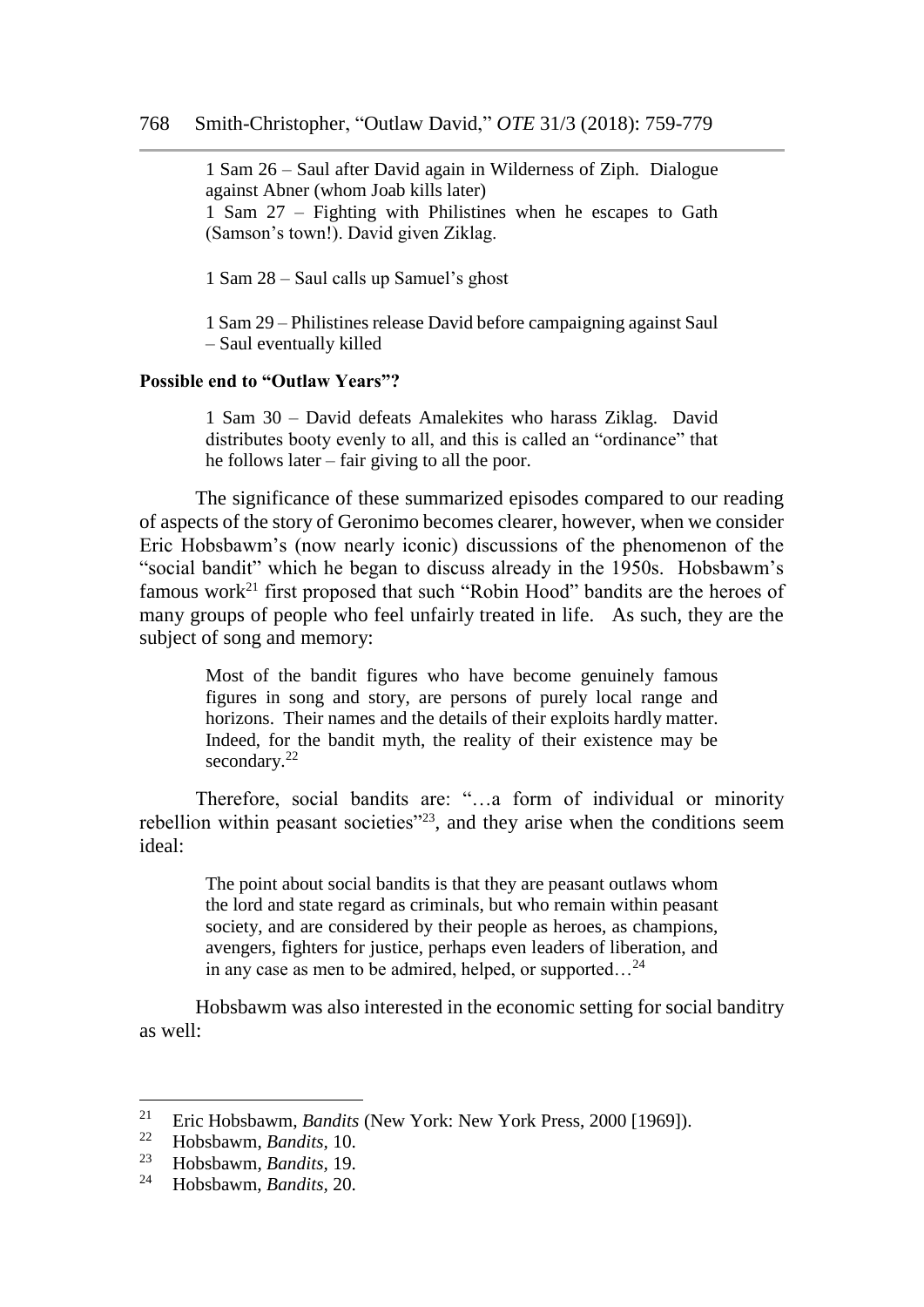social banditry is universally found wherever societies are based on agriculture (including pastoral economies), and consist largely of peasants and landless labourers ruled, oppressed and exploited by someone else – lords, towns, governments, lawyers, or even banks. It is found in one or other of its three main forms…: the noble robber or Robin Hood, the primitive resistance fighter or guerrilla unit…and possibly the terror-bringing avenger<sup>25</sup>

The central point of considering Geronimo, and then Hobsbawm's famous concept of the "Social Bandit" however, begins to become clearer when we consider Hobsbawm's "criteria" for identifying a case of social banditry:

- 1. The social bandit begins his/her career as victim of injustice
- 2. He/She "rights wrongs"
- 3. In some sense, he/she takes from the rich to give to the poor
- 4. They never kill but in self-defence, or just revenge
- 5. If h/she survives, they return to their people as an honourable citizen
- 6. He/She is admired, helped, and supported by his people
- 7. If he/she dies, it is invariably and only through treason, since no decent member of the community would help authorities against him.
- 8. At least in theory the social bandit is invisible and invulnerable
- 9. The social bandit is not the enemy of the king or emperor, who is the fount of justice, but only of the local gentry, clergy, or other oppressors (For David, the Philistines?) $^{26}$

The point need hardly be laboured much further – virtually each of the 9 proposed criteria from Hobsbawm arguably (and sometimes *obviously*) have corresponding motifs in the stories of pre-monarchic David briefly summarized in the outline of 1 Samuel – David is portrayed in terms that suggest a parade example of Hobsbawm's "social bandit". If one reads through the descriptions between 1 Sam 19 and the death of Saul in the first verse of 1 Sam 29, but continuing to Ch. 30, the narrative of David describes the adventures of David the Outlaw – the time between his realization that Saul wants him dead, and Saul's own death, which allows David to regain his place as the new King. These are the "outlaw years".

## **F DAVID'S MERRY MEN**

Scholarly discussions of how David is portrayed in the historical accounts rarely emphasize an interest in the "outlaw years". For example, in her recent work on "remembering" Biblical David, Diana Edelman begins her essay as follows:

<sup>25</sup> Hobsbawm, *Bandits,* 22.

<sup>26</sup> Based on Hobsbawm, *Bandits*, 47-48.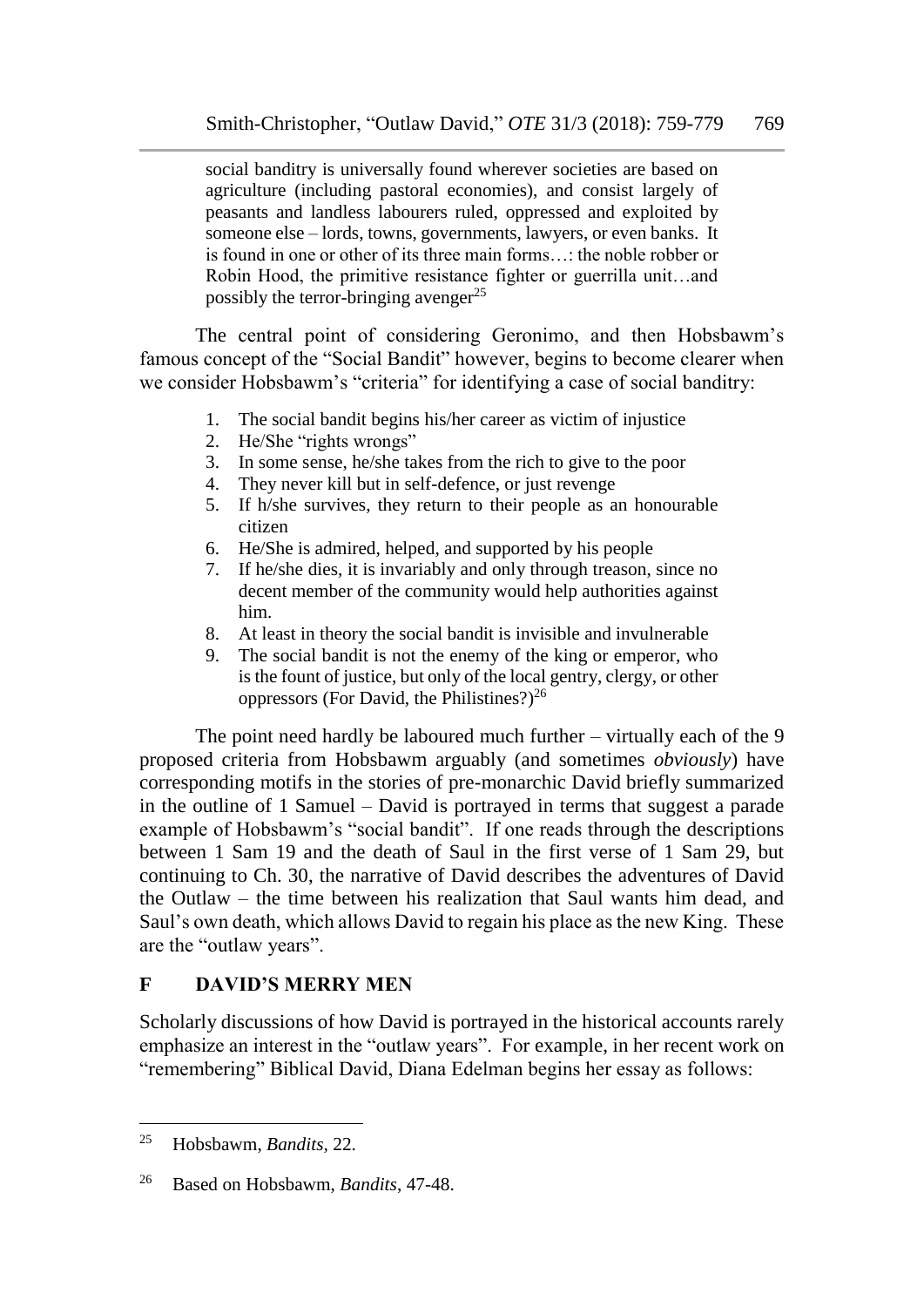David is remembered in the Hebrew Bible primarily in two ways: on the one hand, he is the heroic 'king of Israel' and founder of a dynasty that ruled in Jerusalem, the city of David, in an unbroken succession for 467+ years; on the other hand, he is the paragon of piety; the son of Jesse, loyal servant of Yahweh, who is the great king in Zion, composer of Psalms, and a prophetic 'man of God'.<sup>27</sup>

Edelman is particularly interested in how David is "remembered" in the time period when these Biblical materials were gathered and edited in their present form – primarily in the late Persian and perhaps including Hellenistic periods, but wouldn't David the outlaw be on interest in those times? After all, both Edelman and Ben Zvi, for example, have considered the possibilities that different ideas about David may reflect different hopes of the people and that time:

> …in a Persian and Hellenistic setting, where Jews were living in provinces of an empire headed by a non-native king, having lost their independence, the emp0hasis on YHWH's kingship may well have taken on a new theocratic dimension for those who were unhappy with imperial rule but who were not interesting in seeing the Davidic monarchy restored either.<sup>28</sup>

Edelman proposes that the two main ways David is remembered (and thus described in our texts that come from this later Persian period) is heroic king and pious leader. However, it is clear that David is also remembered, and not insignificantly as we shall soon see, as a brigand, a rebel, and an outlaw. Commentary literature does, in fact, discuss David's "outlaw years", but this discussion is normally triggered by commentary on 1 Sam 22:1-2:

David left there and escaped to the cave of Adullam; when his brothers and all his father's house heard of it, they went down there to him. (2) Everyone who was in distress, and everyone who was in debt, and everyone who was discontented gathered to him; and he became captain over them. Those who were with him numbered about four hundred.

"400 men" (cf. Gen.  $32:6$ ;  $33:1$ ; and notably, Acts  $5:36$ !) come to David hiding out in the caves of Adullam, people who are described as:

<sup>27</sup> Diana V. Edelman, "David in Israelite Social Memory" in *Remembering Biblical Figures in the late Persian & Early Hellenistic Periods,* ed. E. Ben Zvi and D. Edelman (Oxford: Oxford University Press, 2013), 141.<br><sup>28</sup> Edelman "David" 148: cf also Ehud Ben

Edelman, "David", 148; cf. also Ehud Ben Zvi, "Memory and Political Thought in the Late Persian/Early Hellenistic Yehud/Judah: Some Observations" in *Leadership, Social Memory and Judean Discourse in the Fifth-Second Centuries BCE* (ed. D. Edelman & E. Ben Zvi; Sheffield: Equinox, 2016), 16.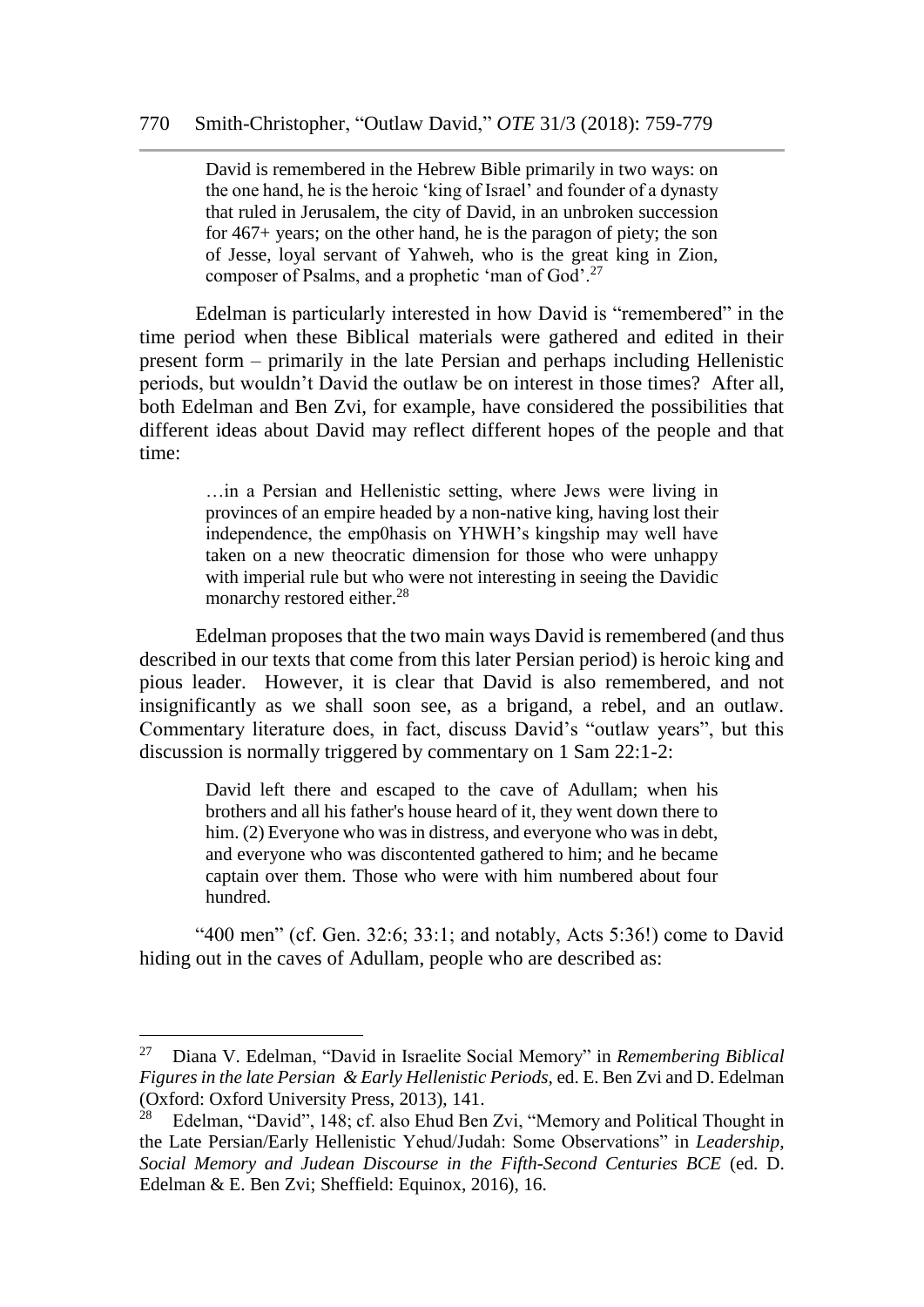- 1. People in hardship ( אישׁ מֹצוֹק cf. "distressed" during siege, Deut. 28: 53,55, and 57, and Jer 19:9; but see also God as agent of relief for the oppressed in 1 Sam 2:8)
- 2. People in debt ( אִישׁ אַשָּׁר־לוֹ נֹשֵׁא ); and
- 3. People with a "embittered spirit" ( מר־נֹפּש cf. bitter spirit in Ezek. 3:14, and a "bitter day" in Amos 8:10)

Surveying the commentary literature reveals that it is typically in the context of these verses that a discussion of David the "outlaw", if it occurs at all, is normally debated. Gnana Robinson's commentary, for example, here refers to David's "rebel group", David as "guerrilla leader" and "champion of the oppressed" <sup>29</sup>, while Jones refers to David as "outlaw and leader of malcontents,"<sup>30</sup>. Hertzberg similarly comments on: "discontented and reckless elements who had some reason for escaping from the situation in their homeland and who, under a leader like David, could form a dangerous band."<sup>31</sup> Campbell and Flanagan, in their contribution to the *Jerome Commentary*, refer to David as a "guerrilla leader" and comment on how remarkable the story is with regard to the "country's malcontents"<sup>32</sup>. Campbell, with M. O'Brien, in The International Bible Commentary (1998), clarifies that describing David's early supporters "guerrilla band" as: "distressed, indebted, and discontented… [is]…a remarkable description of the supporters of Israel's future king."<sup>33</sup> But commentary opinion is interestingly mixed. McCarter, for example, sees the reference in 1 Sam 22:1- 2 as negative, and therefore suggests that the Biblical writer attempts an apology on David's behalf:

> To the objection that he became the leader of a band of outlaws, the narrator replies that David never sought thereby to harm or in any way threaten Saul but simply to ensure the safety of himself and others in like circumstances  $(22:2)^{34}$

Some commentaries clearly do not consider the "outlaw David" to be a significant theme at all, and throughout his work, Polzin isn't interested in David

<sup>29</sup> Gnana Robinson, *1 & 2 Samuel* (International Theological Commentary; Grand Rapids: Eerdmans, 1993), 18-19.

<sup>&</sup>lt;sup>30</sup> Jones, Gwilym H, "1 and 2 Samuel" in *The Oxford Bible Commentary* (ed. John Barton and John Muddiman; Oxford: Oxford University Press, 2001), 210.

<sup>31</sup> Hans Wilhelm Hertzberg (tr. J. Bowden), *I & II Samuel* (Old Testament Library, Philadelphia: Westminster/John Knox Press, 1964), 184.

<sup>32</sup> Anthony Campbell and James Flanagan, 1 and 2 Samuel, in *The New Jerome Bible Commentary*, ed. R. Brown, J. Fitzmyer, and R. Murphy (Englewood Cliffs: Prentice Hall, 1990) 151-152.<br>  $\frac{33}{2}$  Anthony Campb

<sup>33</sup> Anthony Campbell and Mark O'Brien, "1-2 Samuel", in *The International Bible Commentary*, ed. W. Farmer (Collegeville: Liturgical Press, 1998), 591.

<sup>34</sup> P. Kyle McCarter, P. Kyle, *1 Samuel* (The Anchor Bible, New York: Doubleday, 1980), 29.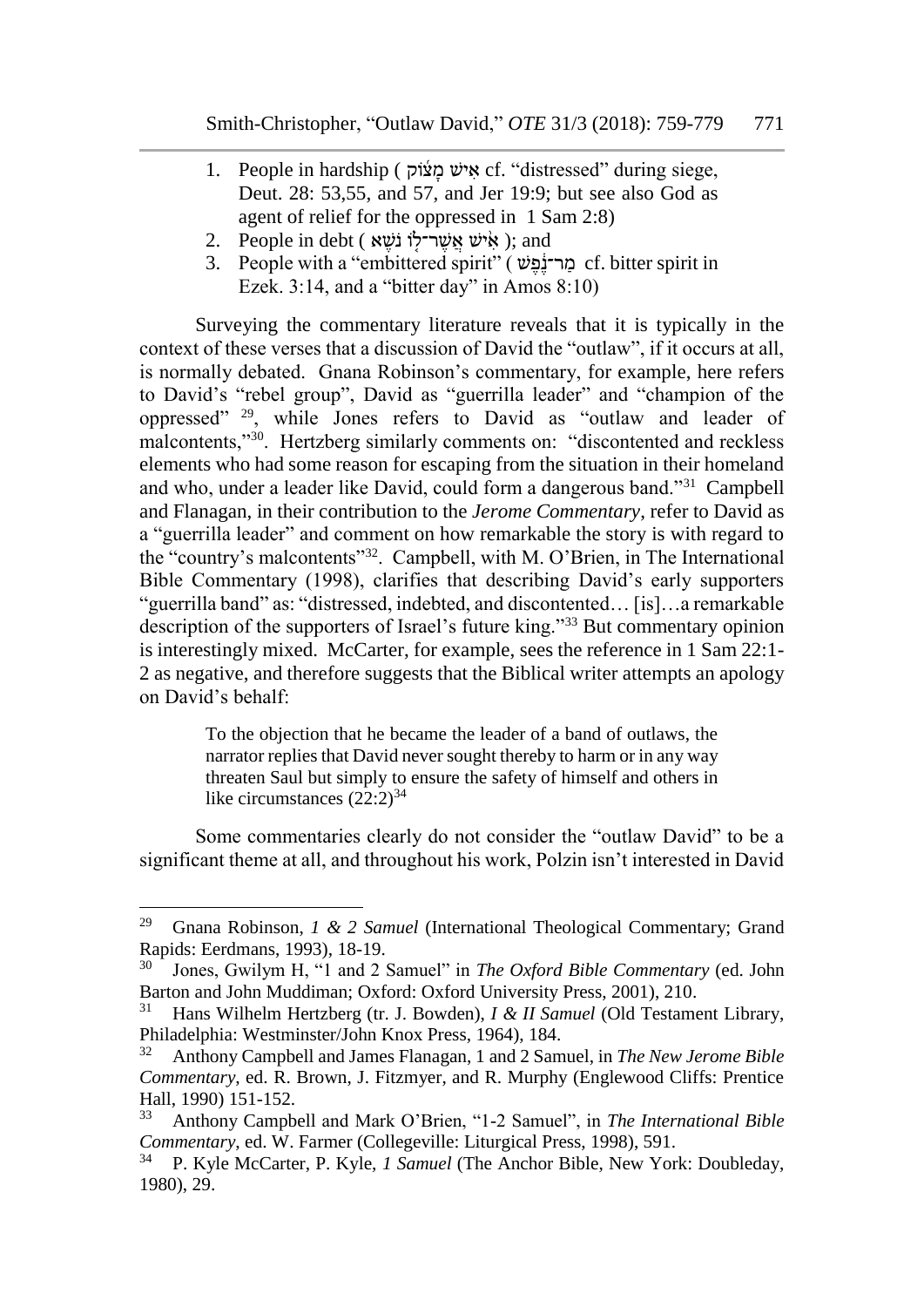as "outlaw" at all, nor is Jobling<sup>35</sup>. Auld, perhaps, misses an opportunity when he argues that the famous passage shows how *minimal* David's support was at this stage. Comparing this to 2 Samuel 23, he suggests that this description in 22:1-2 is: "…typical of such a desperate situation, he is joined there *only by his family and by similarly desperate men*<sup>"36</sup>, and believes that the reference to 400 men was only added later. That, however, would be interesting to follow up – why add so many "malcontents" to the story?

Not all commentators are sure that this is a negative portrayal. Birch, for example, is more alive to the possibilities that the "outlaw David" was presented in positive terms:

> David becomes the leader of everyone who had suffered some kind of loss or deprivation and was discontented, disenchanted, and mistreated in the society. Therefore, they were passionate for change and were willing to share David's fate and do anything for David, see 2 Sam  $23:17^{37}$

Similarly, Van Seters suggests that 1 Sam. 22:1-2 presents David as more "sympathetic", noting that "a bitter spirit typified people who were homeless or bereft, or who had suffered great loss [cf. 1 Sam 1:10…30:6…2 Sam 17:8…Judg 18:25; Job 3:20]"<sup>38</sup>. Kirsch, in a chapter entitled, "Desperado", further develops these themes when he refers to David's "shakedown" of Nabal, and David's "rousting" of Ahimelech, David certainly appearing to Ahimelech as "…one of the vagrants, so wretched and yet so threatening in their desperate poverty, who could be seen along the byways of ancient Israel"<sup>39</sup>. In reference to 1 Sam 22:1- 2, Kirsch approves of John Bright's mention of "flotsam, ruffians, and desperadoes", and to David as "bandit chief" in his famous *History of Israel*, and goes on to develop the thought:

> About the best case that can be made for David during his fugitive years is that he was a soldier of fortune who relied on guerrilla tactics to survive and prevail against the reigning king of Israel…One member of David's outlaw band was a man who is identified in the Bible as a prophet but seems to have been a master of guerrilla

<sup>35</sup> Robert Polzin, "1 Samuel" (vol. 1), *Samuel and the Deuteronomist* (Indiana Studies in Biblical Literature, Bloomington: Indiana University Press, 1993); Jobling calls David a "refugee", in *1 Samuel* (ed. David Jobling; Berit Olam; Collegeville: Michael Glazier/Liturgical Press, Collegeville, 1998), 232.<br><sup>36</sup> Graeme, A., Auld, J., Samuel, Cold, 7

<sup>36</sup> Graeme A. Auld, *1 Samuel* (Old Testament Library, Philadelphia: Westminster/John Knox, 2011) 265.

<sup>37</sup> Bruce Birch, "1 and 2 Samuel" in *The New Interpreter's Bible* (Vol. 2, Nashville: Abingdon Press, 1998), 539.<br> $\frac{38}{100}$  Mon Saters, *Biblical Sans* 

<sup>38</sup> Van Seters, *Biblical Saga*, 223.

<sup>39</sup> Jonathan Kirsch, *King David: The Real Life of the Man who Ruled Israel* (New York: Ballantine Books, 2000), 78.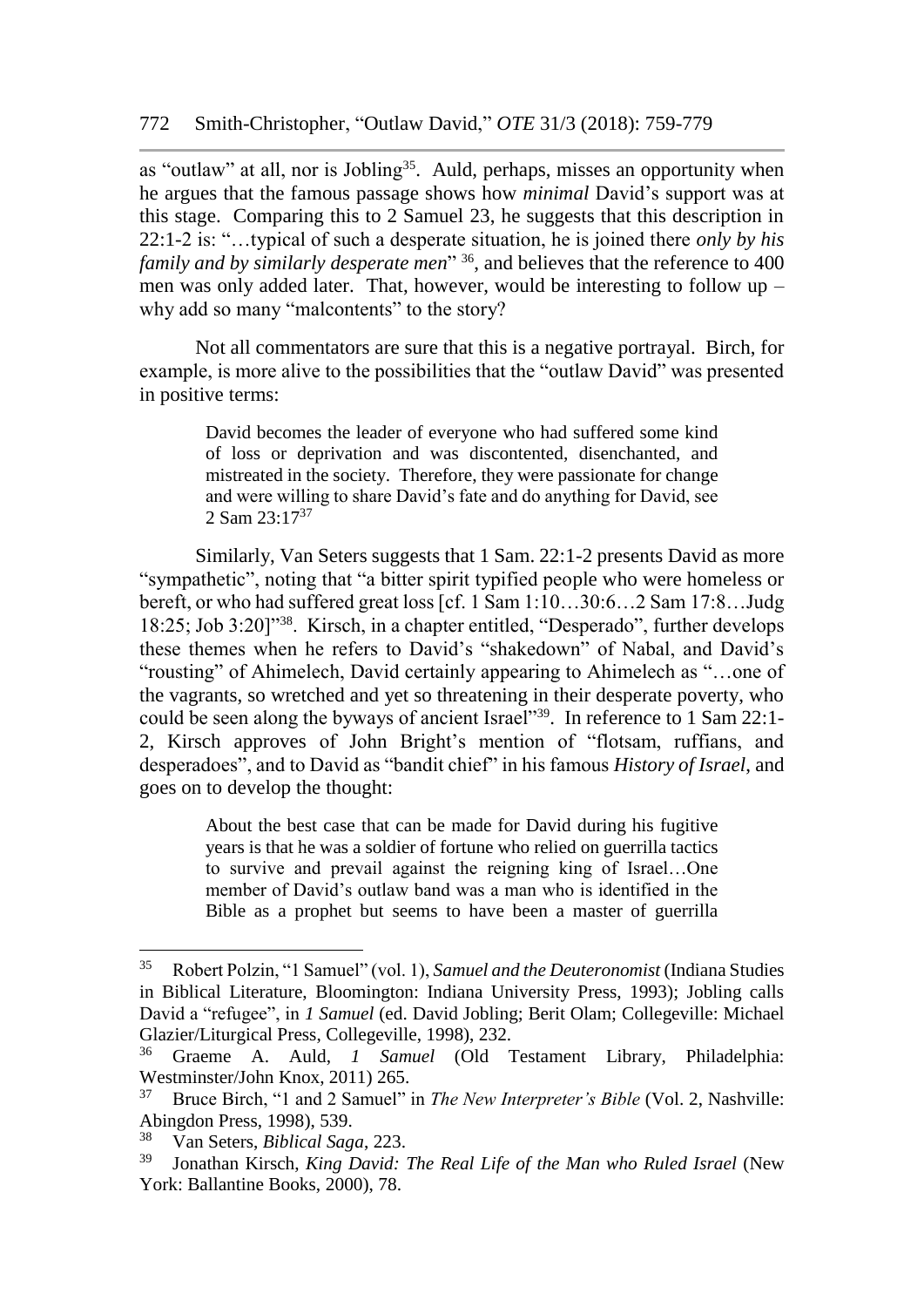warfare. Like Mao Tse-tung and Che Guevara and Ho Chi Minh, the prophet Gad understood that even the strongest urban fortress is always at risk of being surrounded and cut off by a superior force, and thus a guerrilla army is always safest when it is on the move through the countryside $40$ 

He concludes that at this point David appears as a kind of "Robin Hood, or a Che Guevara".<sup>41</sup>

#### **G** *WHEN* **WAS DAVID THE FAMOUS OUTLAW?**

Clearly, then, David as outlaw is not a new idea. However, this theme may well have interesting implications for dating the tradition of David as outlaw. While there remain commentators who want to date this material quite early<sup>42</sup>, it is interesting to note that interest in David the Outlaw continues in later Biblical textual tradition, and most notably in the Psalms. As Declaisse-Walford, Jacobson, and Tanner<sup>43</sup> indicate in their recent commentary on Psalms, there are only 13 "superscriptions" that purport to refer to events in the life of David in the entire collection of Psalms. What we are interested in, however, is whether these Psalm superscriptions which address moments in the life of David, indicate a *particular interest* in a special "era" of David's life. In fact they do.

The first superscription reference is in Ps. 3, which refers to Absalom's revolt. Interestingly, another time of social unrest, although clearly after kingship. The second, Ps. 7, regards David's concern with "Cush the Benjaminite" in Ps. 7:1, is an event "not attested" in the Bible<sup>44</sup>, so we have no way of knowing if it was before or after David's crowning as King, even though some have proposed that "Cush" is a reference to "Saul" (*Note also 7:9 "judge" and 1 Sam 24:16, En-Gedi*):

> **Psalm 7:1** A Shiggaion of David, which he sang to the LORD concerning Cush, a Benjaminite.

Johnson, for example, in her fine study, notes that: "Scholars have surmised that the Benjaminite mentioned in the title of Ps 7 refers, not to Saul, but to another from this tribe; namely, Shimei ben Gera. This argument is based

<sup>40</sup> Kirsch, *King David*, 84.<br>41 Kirsch, *King David*, 91

<sup>41</sup> Kirsch, *King David*, 91.

<sup>42</sup> David Toshio Tsumura, *the First Book of Samuel* (Grand Rapids: Eerdmans, 2007),  $\frac{11}{43}$ 

<sup>43</sup> E.g. Nancy DeClaissé-Walford, Rolf A. Jacobson, Beth Laneel Tanner, *The Book of Psalms* (Grand Rapids: Eerdmans, 2014).

<sup>44</sup> Declaisse-Walford, Jacobson, and Tanner, *Psalms*, 110.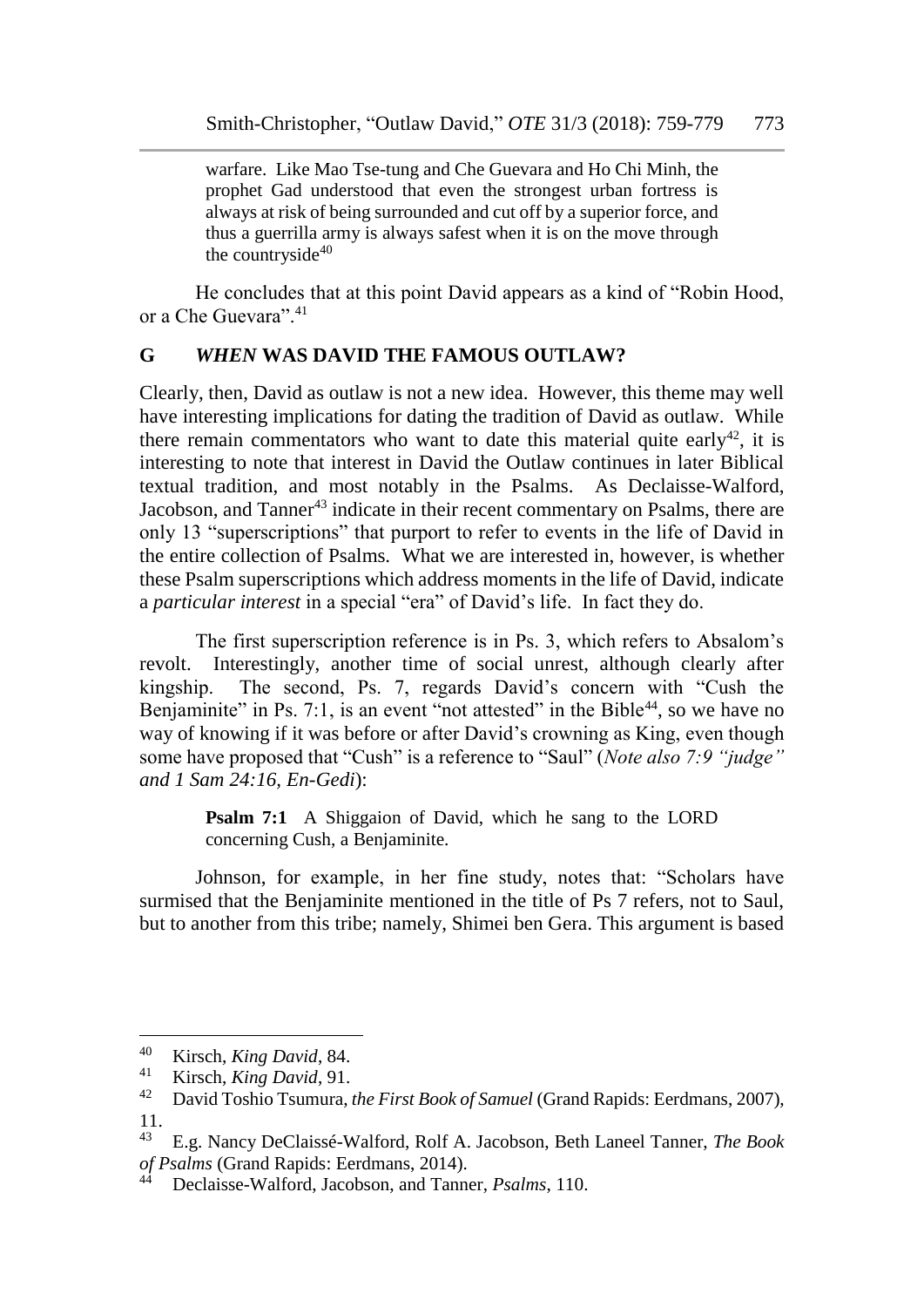upon a general match between the psalm's depiction of a person being unjustly accused and Shimei's cursing of David in 2 Sam 16"<sup>45</sup> .

Ps. 60 is also somewhat difficult to be precise about, but it is often thought to come from 2 Sam 8, which does indicate that Joab was over the army at the time of the series of victories that are listed (in a rather perfunctory manner, it must be said) in 2 Sam 8:

**Psalm 60:1** To the leader: according to the Lily of the Covenant. A Miktam of David; for instruction; when he struggled with Aramnaharaim and with Aram-zobah, and when Joab on his return killed twelve thousand Edomites in the Valley of Salt.

So, to be safe, I will eliminate these 2 examples from the point I wish to make here, and also Ps. 3 and Ps. 51 (the latter referring to the Bath-sheba affair). Of the remaining 11 (or 10 if we eliminate the "Cush" episode), *fully 9 of these 10/11 historical references to David's narrative are references to "the outlaw years",* e.g. the very traditions we are considering here.

> **Psalm 18:1** To the leader. A Psalm of David the servant of the LORD, who addressed the words of this song to the LORD on the day when the LORD delivered him from the hand of all his enemies, and from the hand of Saul.

> **Psalm 34:1** Of David, when he feigned madness before Abimelech, so that he drove him out, and he went away. *[The Psalm adds "expulsion" not in 1 S 21, but in 29].*

> **Psalm 52:1** To the leader. A Maskil of David, when Doeg the Edomite came to Saul and said to him, "David has come to the house of Ahimelech." *[Johnson writes: "Unbeknown to the priest, David is an outlaw. David cons the priest by acting as if he worked as an agent for Saul. Doeg, Saul's top man, witnesses their encounter in Nob." (Johnson, 59)*

> **Psalm 54:1** To the leader: with stringed instruments. A Maskil of David, when the Ziphites went and told Saul, "David is in hiding among us." [*Ziphites as "foreigners"?* ]

> **Psalm 56:1** To the leader: according to The Dove on Far-off Terebinths. Of David. A Miktam, when the Philistines seized him in Gath. [*David isn't seized in Gath*]

<sup>45</sup> Vivian Johnson, *David in Distress* (The Library of Hebrew Bible/Old Testament Studies # 505, London: T&T Clark, 2009), 137.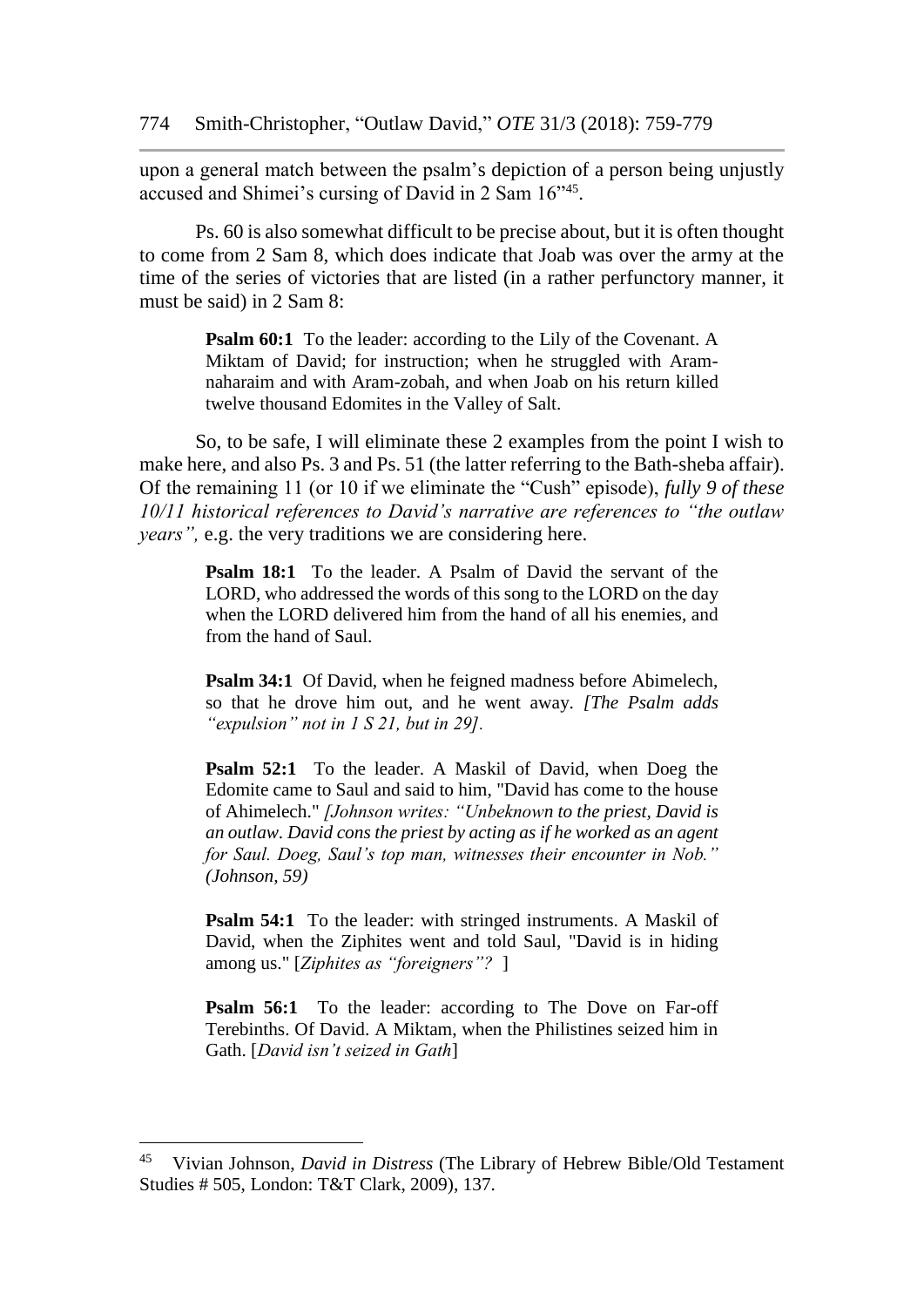**Psalm 57:1** To the leader: Do Not Destroy. Of David. A Miktam, when he fled from Saul, in the cave. [*1 S 24, note "cave" and "wing", but Ps. 57 makes David more desperate than in the 1 Sam story*]

**Psalm 59:1** To the leader: Do Not Destroy. Of David. A Miktam, when Saul ordered his house to be watched in order to kill him. [*Psalm emphasizes threat from those all around. Claims innocence here, but not in 1 Sam.*]

**Psalm 63:1** A Psalm of David, when he was in the Wilderness of Judah. [Note *the number of times David flees from Saul and dwells in the desert; 1 Sam 23: 14,15,24, 25; 24:2; 25:1,4,15; 26: 2,3, and later Absalom.*]

**Psalm 142:1** A Maskil of David. When he was in the cave. A Prayer. [Word *for "prison" in Ps. has same root as "he has shut himself in" in 1 Sam 23:7*]

Furthermore, the only reference to the life of David in the Synoptic Gospels is an episode from these same "outlaw" period, and arguably quite a notable episode as well:

Mark 2:25-28 <sup>25</sup> And he said to them, "Have you never read what David did when he and his companions were hungry and in need of food? <sup>26</sup> He entered the house of God, when Abiathar was high priest, and ate the bread of the Presence, which it is not lawful for any but the priests to eat, and he gave some to his companions."  $27$  Then he said to them, "The Sabbath was made for humankind, and not humankind for the Sabbath; <sup>28</sup> so the Son of Man is lord even of the Sabbath." (Cf. Luke 6:3-5; and **Matthew 12:3-6).** 

In their entry on "David" in the *Dictionary of Biblical Tradition in English Literature*, Huttar and Frontain note, in one sentence, that at one point in David's life, he "assumes the life of an outlaw", but when they take note of the 14 Psalms that refer to David's story, they do not identify any tendency among them<sup>46</sup>. In the prologue to her careful examination of these superscriptions in Psalms, however, Johnson argues that these superscriptions intend to magnify *David's piety*:

…nearly all of these historical Psalms focus on one dimension of his history, namely David in distress. That is, the authors of the historical superscriptions appear interested in the aspects of David's history that are, as one commentator notes: 'woven out of incidents of trouble'….This intensification of trouble serves an important

<sup>46</sup> Charles Huttar, Charles, and Raymond-Jean Frontain, "David", in *A Dictionary of Biblical Tradition in English Literature* (ed. D.L. Jeffrey; Grand Rapids: Eerdmans, 1992), 181-182.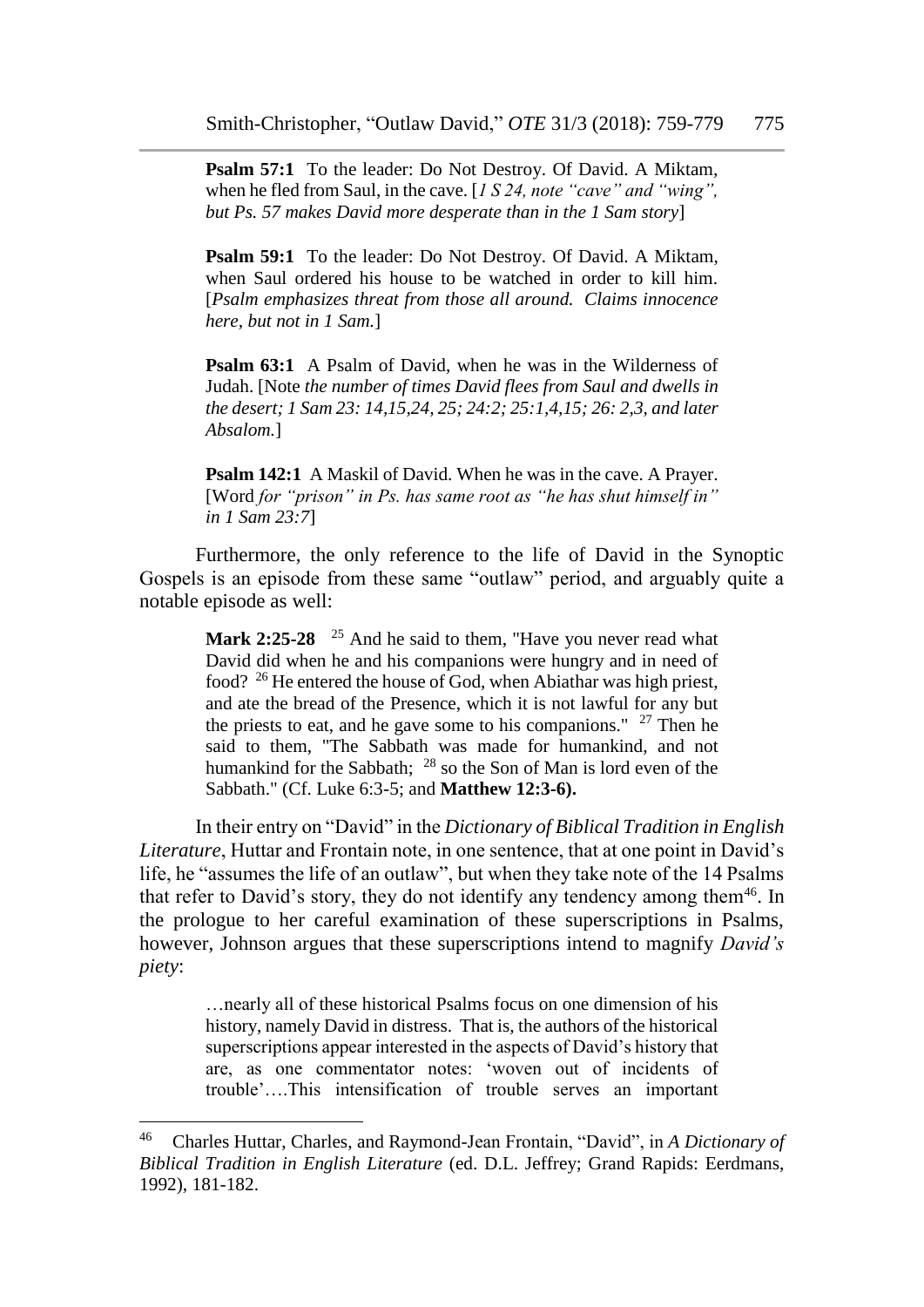theological purpose: it illustrates David's level of faithfulness before God  $47$ 

Johnson furthermore argues that this "representation of David as prayerful pious and penitent constitutes a change in David's image from what one finds in the books of Samuel, and that David is thus "recast…into a devout man…"<sup>48</sup> . But is this really why the Psalms, at a much later time, shows such an interest in this particular period of David's life?

Van Seters has already proposed that the "lawlessness" of the outlaw years of David point to an era much later than the time of the alleged historical David:

> Once one admits that there are details in the story of David that could reflect a time of composition much later than the  $8<sup>th</sup>$  century...then the conditions of Judah reflected in the story may relate to the Exile and Postexilic Period, when the population of the region was again very sparse for an extended period of time<sup>49</sup>

In their recent work on later "memories" of Biblical traditional figures, Edelman and Ben Zvi point out that "memories" of David (that is, the texts as we have them) are gathered and edited among Hebrews *who live under Persian domination*. In Ben Zvi's terms:

> "the Yehudite literari lived in a poor, lightly populated and marginal province, within one of the many satrapies of the Persian Empire. They were governed by a Persian-appointed governor..."<sup>50</sup>

Therefore, memories of David were part of the work on a "…glorious but tragic past and of an eventual utopian future" which was "at the heart of their literary and ideological work". In point of fact, the Yehudian "literati" were not discussing the details of Persian administration (largely, says Ben Zvi, ignored) but rather:

> They explored political thought as it related to their core interest: their ideological Israel; that is, the one that populated their memories of the past and the future and with whom they identified as a textcentred/memory-centred community<sup>51</sup>.

All the more significant, then, to point out how much attention was given – and traditions assigned – to David *the outlaw*. If Edelman, Ben Zvi, and Van

<sup>47</sup> Johnson, *David in Distress*, 1-2.

<sup>48</sup> Johnson, *David in Distress*, 2.

<sup>49</sup> Van Seters, *A Biblical Saga*, 81.

<sup>&</sup>lt;sup>50</sup> Ben Zvi, "Memory and Political Thought", 11.<br> $\frac{51}{P}$  Ben Zvi, "Memory and Political Thought", 12

<sup>51</sup> Ben Zvi, "Memory and Political Thought", 12.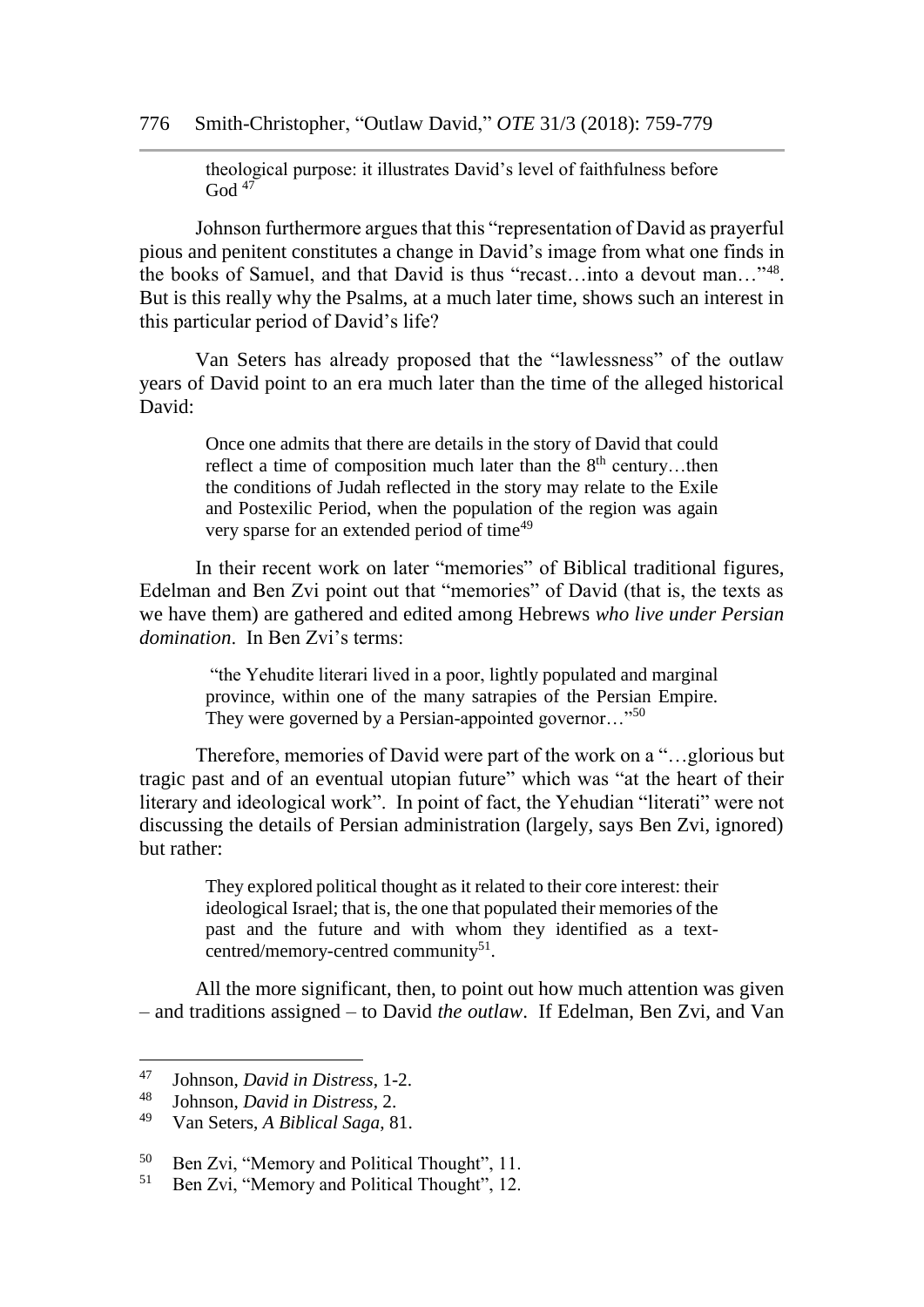Seters (among many others, it must be said) are right about the setting of Persian period Yehud (e.g. poor, relatively insignificant) then memories of David the "social bandit" may have been especially significant to Yehud residents who not only faced precisely such "badlands" circumstances in a remote region of the Persian Empire, but for whom a bandit hero would be truly meaningful. In short, David is Geronimo to fellow "Apache"/Judeans, but not to Saul/Philistines/Persians. Perhaps it was not David the King that inspired the rebuilding of life in the province of Yehud, but David the swash-buckling pirate, slipping through the dangers of dominant "Benjaminite", "Philistine", and perhaps also Persian, authorities. Furthermore, is this is why Genesis, increasingly dated to Exilic/Persian period authors and editors, portray Abraham, Isaac, and Jacob as similarly mobile bandits willing to lie to authorities to escape the official "Eyes of the King"?

#### **BIBLIOGRAPHY**

- Auld, A. Graeme. *1 Samuel*. Old Testament Library. Philadelphia: Westminster/John Knox, 2011.
- Ben Zvi, Ehud, "Memory and Political Thought in the Late Persian/Early Hellenistic Yehud/Judah: Some Observations." Pages 9-26 in *Leadership, Social Memory and Judean Discourse in the Fifth-Second Centuries BCE*. Edited by D. Edelman & E. Ben Zvi; Sheffield: Equinox, 2016.
- Birch, Bruce. "1 & 2 Samuel: Introduction, Commentary, and Reflection." Pages 947- 1381 in *The New Interpreter's Bible*, Vol. 2. Nashville: Abingdon Press, 1998.
- Brueggemann, Walter. *Theology of the Old Testament: Testimony, Dispute, Advocacy*, Minneapolis: Fortress Press, 1997.
- Campbell, Antony, and Mark O'Brien. "1-2 Samuel." Pages 572-607 in *The International Bible Commentary*. Edited by W. Farmer, Collegeville: Liturgical Press, 1998.
- Campbell, Anthony, and James Flanagan. "1 and 2 Samuel", pages 145-159, in *The New Jerome Bible Commentary*, ed. R. Brown, J. Fitzmyer, and R. Murphy (Englewood Cliffs: Prentice Hall, 1990.
- Childs, Brevard S. "Psalm Titles and Midrashic Exegesis." *Journal of Semitic Studies* 16 (1971): 137– 50
- Clements, William M. *Imagining Geronimo: An Apache Icon in Popular Culture*. Albuquerque: University of New Mexico Press, 2013.
- Debo, Angie. *Geronimo*. Norman: University of Oklahoma Press, 1976.
- DeClaissé-Walford, Nancy, Rolf A. Jacobson, Beth Laneel Tanner. *The Book of Psalms*. The New International Commentary on the Old Testament. Grand Rapids: Eerdmans, 2014.
- Edelman, Diana V., "David in Israelite Social Memory." Pages 141-157 in *Remembering Biblical Figures in the Late Persian & Early Hellenistic Periods*. Edited by E. Ben Zvi and D. Edelman. Oxford: Oxford University Press, 2013. https:// doi.org/10.1093/acprof:oso/9780199664160.003.0007
- Emerick, Judson. "Charlemagne: a new Constantine?" Pages 133-161, in *The Life and Legacy of Constantine Traditions through the Ages*. Edited by M. Shane Bjornlie. London: Routledge, 2017.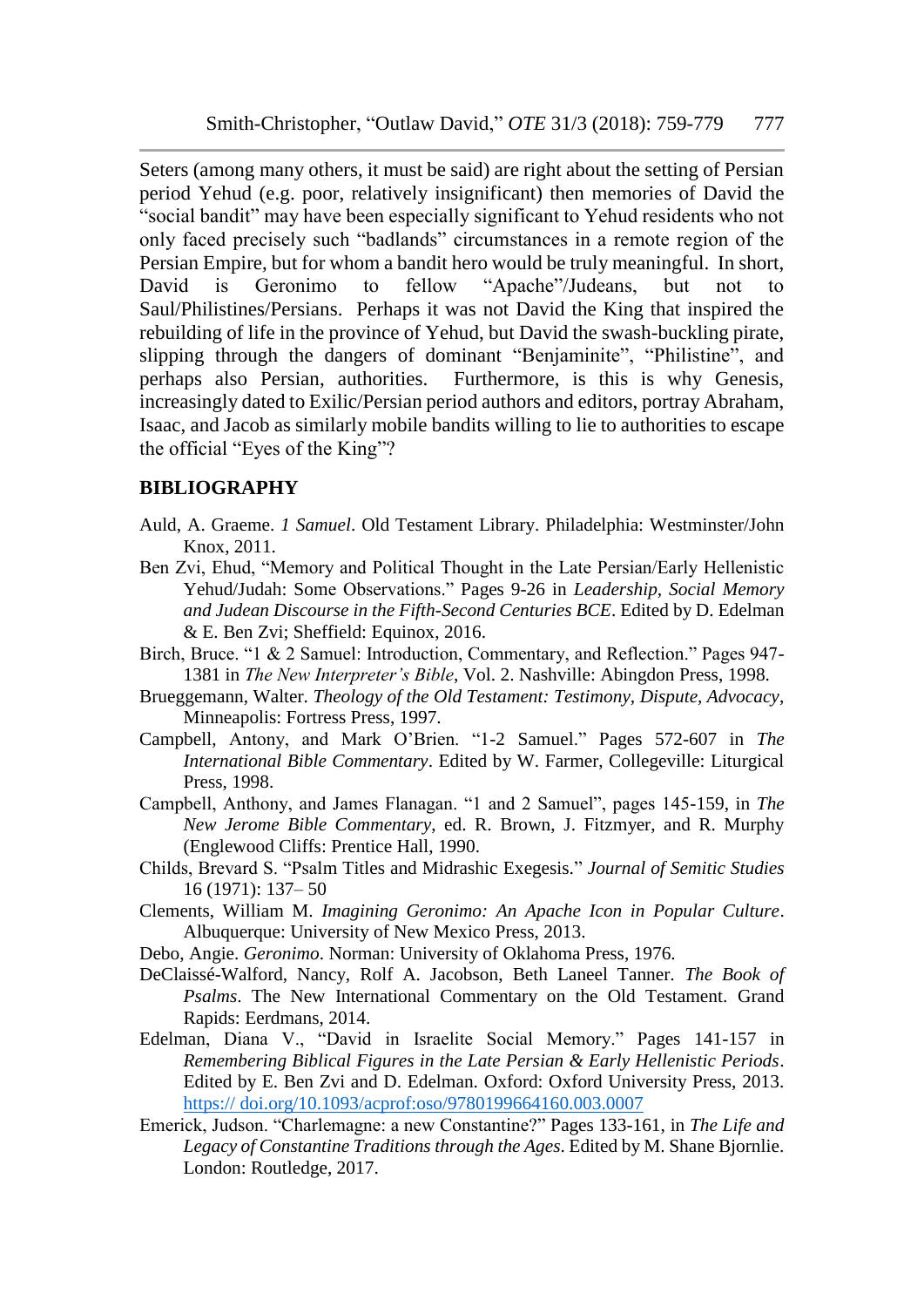Faulk, Odie B. *The Geronimo Campaigns*. Oxford: Oxford University Press, 1969.

- Geronimo, (as told to S.M. Barrett). *Geronimo's Story of His Life*. New York: Duffield, 1906.
- Halpern, Baruch. *David's Secret Demons: Messiah, Murderer, Traitor, King*. Grand Rapids: Eerdmans, 2001.
- Hertzberg, Hans Wilhelm (tr. J Bowden). *I & II Samuel*. The Old Testament Library. Philadelphia: Westminster/John Knox Press, 1964.
- Hobsbawm, Eric. *Bandits*. New York: New York Press, 2000 [1969].
- Huttar, Charles, and Raymond-Jean Frontain. "David". Pages 180-185 in *A Dictionary of Biblical Tradition in English Literature*. Edited by D.L. Jeffrey. Grand Rapids: Eerdmans, 1992.
- Jobling, David. *1 Samuel*. Berit Olam. Collegeville, Michael Glazier/Liturgical Press, 1998.
- Jones, Gwilym H, "1 and 2 Samuel." Pages 196-232 in *The Oxford Bible Commentary*. Edited by John Barton and John Muddiman. Oxford: Oxford University Press, 2001.
- Johnson, Vivian L. *David in Distress*. The Library of Hebrew Bible/Old Testament Studies 505. London: T&T Clark, 2009.
- Lirsch, Jonathan. *King David: The Real Life of the Man who Ruled Israel*. New York: Ballantine Books, 2000.
- Klein, Ralph. *1 Samuel*. 2nd ed. Nashville: Nelson, 2008
- Kraft, Louis. *Gatewood & Geronimo*. Albuquerque: University of New Mexico Press, 2000.
- McCarter, P. Kyle. *1 Samuel*. The Anchor Bible. New York: Doubleday, 1980.

McKenzie, Steven. *King David: A Biography.* Oxford: Oxford University Press, 2000.

- Polzin, Robert. *Samuel and the Deuteronomist.* Indiana Studies in Biblical Literature, Vol. 1: 1 Samuel. Bloomington: Indiana University Press, 1993.
- Roberts, J.J.M. "The Davidic Origin of the Zion Tradition." *Journal of Biblical Literature* 92/3 (1973): 329-344.<https://doi.org/10.2307/3263575>
- Roberts, J.J.M. "Isaiah 2 and the Prophet's Message to the North." *Jewish Quarterly Review* 75/3 (1985): 290-308.<https://doi.org/10.2307/1454077>
- Roberts, J.J.M. "God's Imperial Reign According to the Psalter." *Horizons in Biblical Theology* 23/1 (2001): 211-221.<https://doi.org/10.1163/187122001X00116>
- Robinson, Gnana. *1 & 2 Samuel*. International Theological Commentary. Grand Rapids: Eerdmans, 1993.
- Rohland, Edzard. 'Die Bedeutung der erwahliungstraditionen Israels für die Eschatologie der altottestamentilichen Propheten'. Unpublished D.Theol Dissertation. University of Heidelberg, 1956.
- Smith, Mark S. *The Early History of God: Yahweh and the Other Deities in Ancient Israel*. Eerdmans: Grand Rapids, 2002.
- Slomovic, Elieser, "Toward and Understanding of the Formation of the Historical Titles in the Book of Psalms." *Zeitschrift für die Alttesstamentliche Wissenchaft* 91/3 (1979): 350– 80. [https://doi.org/10.1515/zatw. 1979.91.3.350](https://doi.org/10.1515/zatw.%201979.91.3.350)
- Tsumura, David Toshio*. The First Book of Samuel*. Grand Rapids: Eerdmans, 2007. Utley, Robert. *Geronimo*. New Haven: University of Yale Press, 2012.
- Van Seters, John. *The Biblical Saga of King David*. Warsaw, IN: Eisenbrauns, 2009.
- Wessels, W. "Wisdom in the Gate: Micah Takes the Rostrum." *Old Testament Essays* 10 (1997): 125-35.